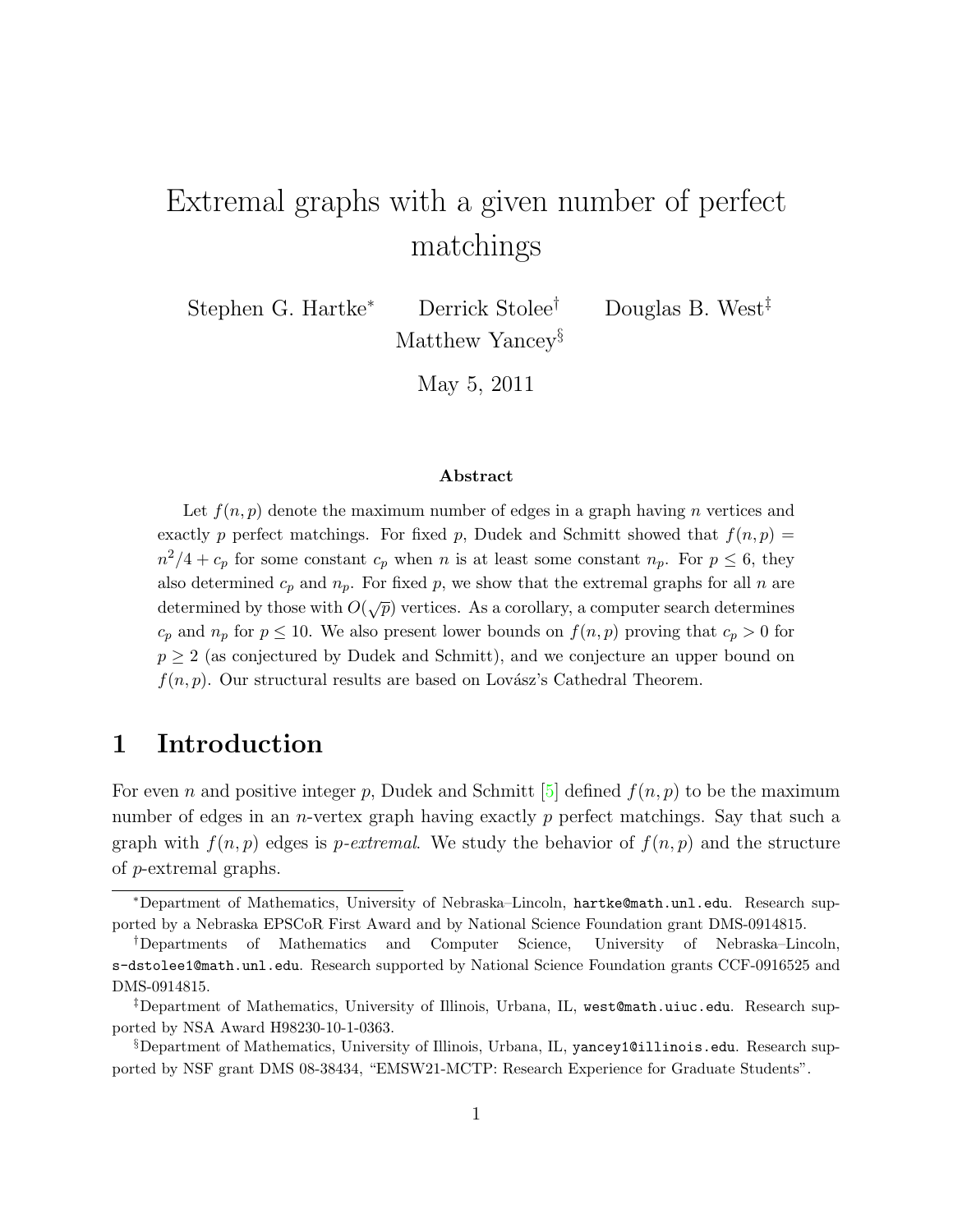Although existence of a perfect matching can be tested in time  $O(n^{1/2}m)$  for graphs with n vertices and m edges [\[14\]](#page-21-1), counting the perfect matchings is  $\#P$ -complete, even for bipartite graphs [\[19\]](#page-21-2). Let  $\Phi(G)$  denote the number of perfect matchings in G. Bounds on  $\Phi(G)$  are known in terms of the vertex degrees in  $G$ . For a bipartite graph  $G$  with  $n$  vertices in each part and degrees  $d_1, \ldots, d_n$  for the vertices in one part, Brègman's Theorem [\[2\]](#page-20-0) states that  $\Phi(G) \le \prod_{i=1}^n (d_i!)^{1/d_i}$ . Kahn and Lovász (unpublished) proved an analogue for general graphs (other proofs were given by Friedland  $[6]$  and then by Alon and Friedland  $[1]$ ). For a graph G with vertex degrees  $d_1, \ldots, d_n$ , the Kahn–Lovász Theorem states that  $\Phi(G) \leq \prod_{i=1}^n (d_i!)^{1/2d_i}$ . Both results were reproved using entropy methods by Radhakrishnan [\[16\]](#page-21-4) and by Cutler and Radcliffe [\[4\]](#page-20-2), respectively. Gross, Kahl, and Saccoman [\[7\]](#page-21-5) studied  $\Phi(G)$  for a fixed number of edges; they determined the unique graphs minimizing and maximizing  $\Phi(G)$ .

Maximizing the number of edges when  $\Phi(G)$  and n are fixed has received less attention. Hetyei proved that  $f(n, 1) = n^2/4$  (see [\[11,](#page-21-6) Corollary 5.3.14, page 173]). We describe Hetyei's construction inductively in a more general context.

<span id="page-1-0"></span>**Construction 1.1.** The *Hetyei-extension* of  $G$  is the graph  $G'$  formed from  $G$  by adding a vertex x adjacent to all of  $V(G)$  and one more vertex y adjacent only to x. Every perfect matching of G' contains xy and a perfect matching of G, so  $\Phi(G') = \Phi(G)$ . Starting with  $G = K_2$ , Hetyei-extension yields graphs with one perfect matching for all even orders.

When G has n vertices,  $|E(G')| = |E(G)| + n + 1$ . Since  $(k+2)^2/4 = k^2/4 + k + 1$ , we obtain  $f(n, 1) \geq n^2/4$  for all even n. (Note that when G has a unique perfect matching M, at most two edges join the vertex sets of any two edges of M; hence  $f(n, 1) \leq n/2 + 2\binom{n}{2}$  $n_2^n$  =  $n^2/4$ .)

More generally, when  $\Phi(G) = p$  and  $|E(G)| = n^2/4 + c$ , the Hetyei-extension of G yields  $f(n+2, p) \ge (n+2)^2/4 + c$ . This observation is due to Dudek and Schmitt [\[5\]](#page-21-0).

In light of the observation in Construction [1.1,](#page-1-0) we let  $c(G) = |E(G)| - |V(G)|^2/4$  and call  $c(G)$  the excess of G. For fixed p, Dudek and Schmitt proved that the maximum excess is bounded by a constant.

<span id="page-1-1"></span>**Theorem 1.2** (Dudek and Schmitt [\[5\]](#page-21-0)). For  $p \in \mathbb{N}$ , there is an integer  $c_p$  and a threshold  $n_p$  such that  $f(n,p) = n^2/4 + c_p$  when  $n \ge n_p$  and n is even. Also,  $-(p-1)(p-2) \le c_p \le p$ .

Dudek and Schmitt determined  $c_p$  and  $n_p$  for  $1 \leq p \leq 6$ , although the proofs for  $p \in$  $\{5, 6\}$  were omitted since they were prohibitively long. They conjectured that  $c_p > 0$  when  $p \geq 2$  $p \geq 2$ . We prove their conjecture in Section 2 by generalizing Hetyei's construction. The construction yields  $c_p > 0$  but does not generally give the best lower bounds. We give better lower bounds in Section [7;](#page-12-0) first we must analyze the structure of extremal graphs.

We develop a systematic approach to computing  $c_p$ . With this we give shorter proofs for  $p \leq 6$  and identify the values  $c_p$  and  $n_p$  for  $7 \leq p \leq 10$ . Using structural results from this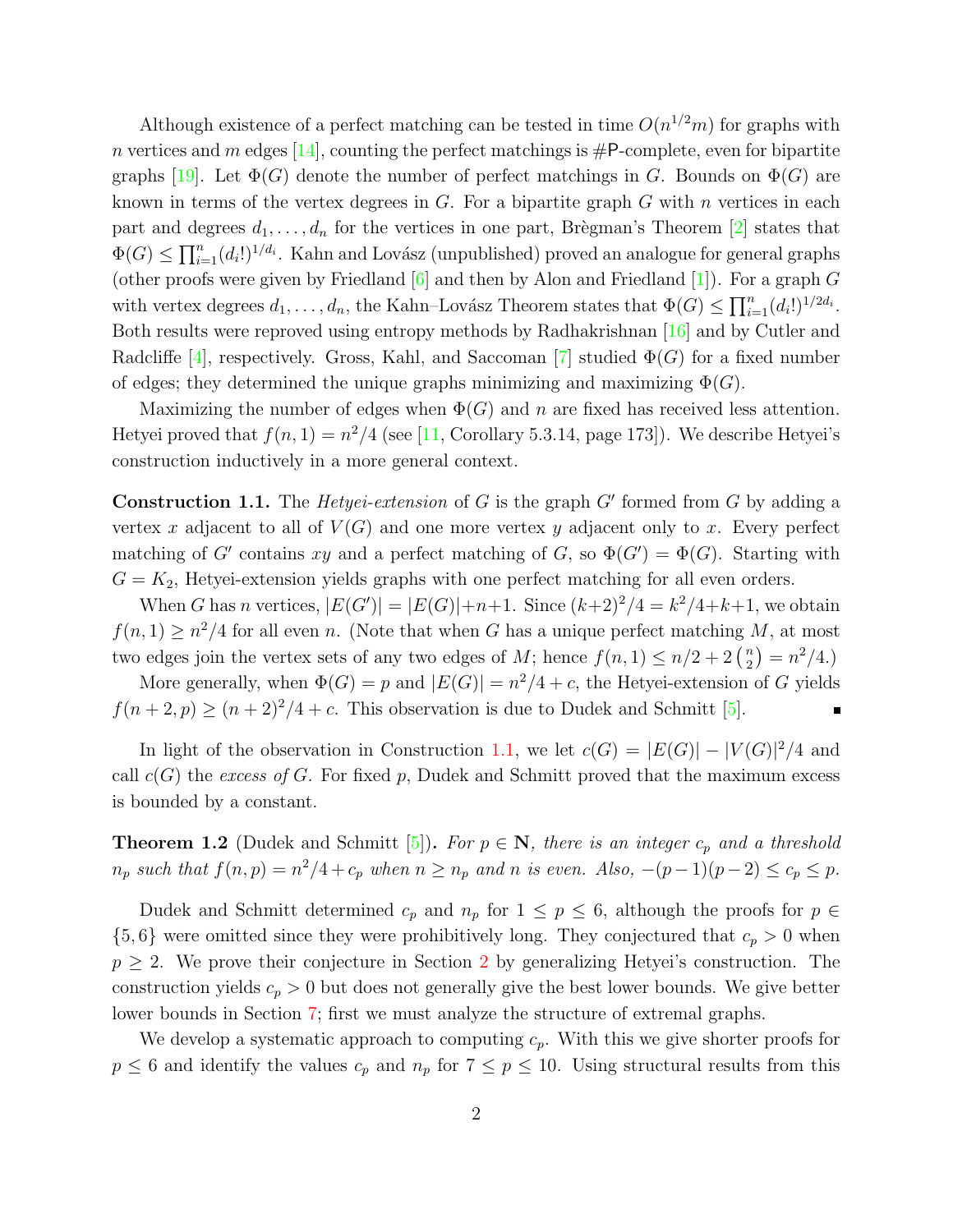paper and further computational techniques,  $c_p$  and  $n_p$  are determined for  $p \leq 27$  in [\[17\]](#page-21-7). The complete behavior of  $c_p$  for larger p remains unknown.

**Definition 1.3.** Let  $\mathcal{F}_p$  denote the family of graphs that are *p*-extremal and have excess  $c_p$ ; that is,  $\mathcal{F}_p = \left\{ G \colon \Phi(G) = p \text{ and } |E(G)| = \frac{|V(G)|^2}{4} + c_p \right\}$ . Equivalently,  $\mathcal{F}_p$  is the set of p-extremal graphs with at least  $n_p$  vertices.

We study the extremal graphs as a subfamily of a larger family.

Definition 1.4. A graph is *saturated* if the addition of any missing edge increases the number of perfect matchings.

Extremal graphs are contained in the much larger family of saturated graphs. Figure  $1(a)$ shows a saturated graph  $G_1$  with 12 vertices, eight perfect matchings, and 27 edges. Although  $G_1$  is saturated, it is not 8-extremal, since the graph  $G_2$  in Figure [1\(b\)](#page-2-1) has the same number of vertices and perfect matchings but has 39 edges.



<span id="page-2-2"></span><span id="page-2-1"></span>Figure 1: Two graphs with eight perfect matchings

<span id="page-2-0"></span>Lovász's Cathedral Theorem (see [\[11\]](#page-21-6)) gives a recursive decomposition of all saturated graphs; we describe it in Section [3.](#page-4-0) In terms of this construction, we describe the graphs in  $\mathcal{F}_p$ . In Sections [4](#page-6-0) and [5,](#page-8-0) study of the cathedral construction for extremal graphs allows us to reduce the problem of computing  $c_p$  to examining a finite (but large) number of graphs.

In Section [6,](#page-11-0) we extend  $f(n, p)$  to odd n and study the corresponding extremal graphs. Section [7](#page-12-0) gives constructions for improved lower bounds on  $c_p$ . In Section [8,](#page-14-0) we conjecture an upper bound on  $c_p$  that would be sharp for infinitely many values of p. The conjectured bound would be the best possible monotone upper bound, if true. Section [9](#page-14-1) mentions several conjectures and discusses a computer search based on our structural results; the search found the extremal graphs for  $4 \leq p \leq 10$ . Other search techniques are used in [\[17\]](#page-21-7) to determine  $c_p$  for  $p \leq 27$ .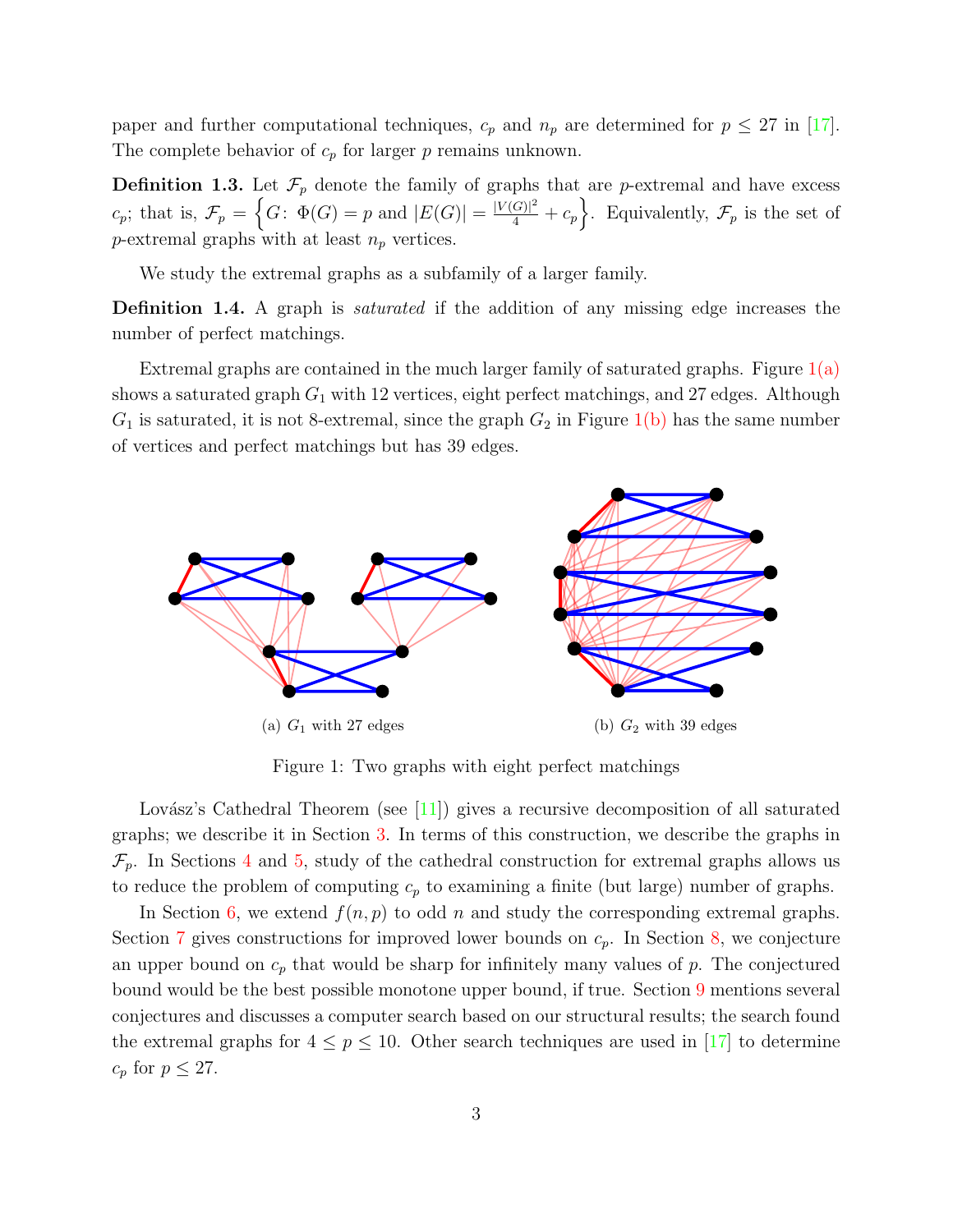#### <span id="page-3-0"></span>2 The Excess is Positive

We begin with a simple construction proving the Dudek-Schmitt conjecture that  $c_p > 0$ .

The *disjoint union* of graphs G and H (with disjoint vertex sets) is denoted  $G + H$ . The join of G and H, denoted  $G \vee H$ , consists of  $G + H$  plus edges joining each vertex of G to each vertex of H. Thus the Hetyei-extension of G is  $(G+K_1) \vee K_1$ . A split graph is a graph whose vertex set is the union of a clique and an independent set.

**Definition 2.1.** The *Hetyei graph* with 2k vertices, produced iteratively in Construction [1.1](#page-1-0) from  $K_2$  by repeated Hetyei-extension, can also be described explicitly. It is the split graph with clique  $\ell_1, \ldots, \ell_k$ , independent set  $r_1, \ldots, r_k$ , and additional edges  $\ell_i r_j$  such that  $i \leq j$ .

The Hetyei graph is the unique extremal graph of order 2k with exactly one perfect matching. It has  $\frac{(2k)^2}{4}$  $\frac{k}{4}$  edges, so  $c_1 = 0$ . In the constructions here and in Section [7,](#page-12-0) the Hetyei graph is a proper subgraph, so the excess is larger.

In a graph having an independent set S with half the vertices, every perfect matching joins S to the remaining vertices. Therefore, to study the perfect matchings in such a graph it suffices to consider the bipartite subgraph consisting of the edges incident to S. In the Hetyei graph, the only perfect matching consists of the edges  $\ell_i r_i$  for all  $1 \leq i \leq k$ .

For  $m \in \mathbb{N}$ , let  $w(m)$  denote the number of 1s in the binary expansion of m.

**Definition 2.2.** For  $p \ge 2$  and  $k = \lfloor \log_2(p-1) \rfloor + 1$ , let  $(x_{k-2}, \ldots, x_0)$  be the binary  $(k-1)$ tuple such that  $p-1 = \sum_{j=0}^{k-2} 2^j x_j$ . The *binary expansion construction* for p, denoted  $B(p)$ , consists of the Hetyei graph with 2k vertices plus the edges  $\{\ell_{i+2}r_1 : x_i = 1\}$  (see Fig. [2\)](#page-3-1).



<span id="page-3-1"></span>Figure 2: The graph  $B(6)$ 

<span id="page-3-2"></span>**Theorem 2.3.** If  $p \ge 2$ , then  $\Phi(B(p)) = p$  and  $c(B(p)) = w(p-1)$ . Thus  $c_p \ge w(p-1) \ge 1$ .

*Proof.* Name the vertices of  $B(p)$  as in the Hetyei graph. We construct perfect matchings in  $B(p)$  by successively choosing the edges that cover  $r_1, \ldots, r_k$ . The matching  $\{\ell_i r_i : 1 \le i \le k\}$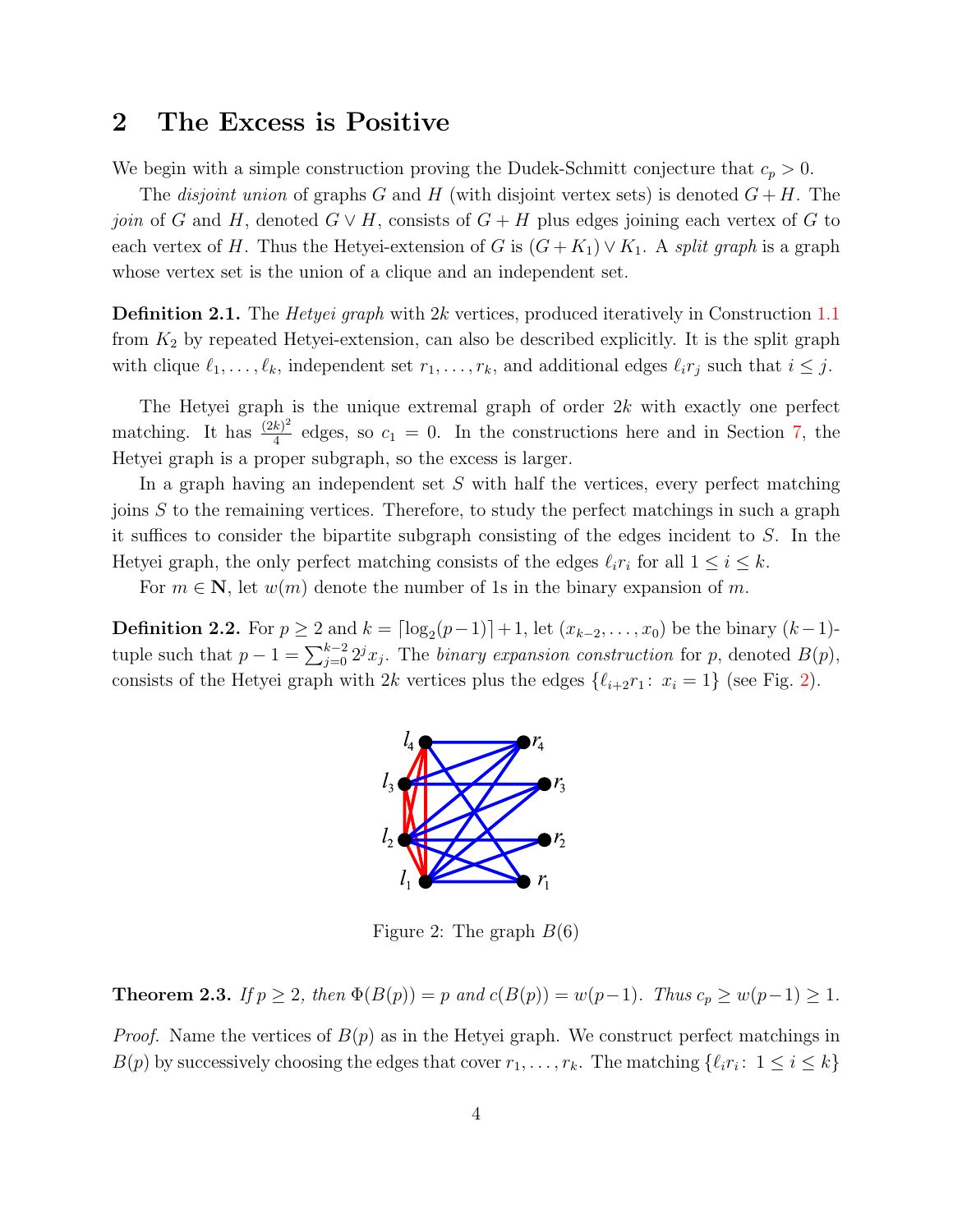from the Hetyei graph is always present. If  $r_1$  is matched to  $\ell_{i+2}$  instead of to  $\ell_1$  for some nonnegative *i*, then for  $r_2, \ldots, r_{i-1}$  exactly two edges are available when we choose the edge to cover this vertex. For vertices  $r_i, \ldots, r_k$  in order, only one choice then remains. Therefore, each edge of the form  $\ell_{i+2}r_1$  lies in  $2^{i-2}$  perfect matchings.

The edge  $\ell_{i+2}r_1$  exists if and only if  $x_i = 1$  in the binary representation of  $p-1$ . Thus  $\Phi(B(p)) = 1 + \sum_{i=2}^{k} 2^{i-2}x_{i-2} + 1 = 1 + p - 1 = p$ . Since  $B(p)$  is formed by adding  $w(p-1)$ edges to the Hetyei graph,  $c(B(p)) = w(p-1)$ .  $\blacksquare$ 

#### <span id="page-4-0"></span>3 Lovász's Cathedral Theorem

As we have mentioned, Lovász's Cathedral Theorem characterizes saturated graphs. Since the extremal graphs are saturated, this characterization will be our starting point. Chapters 3 and 5 of Lovász and Plummer  $[11]$  present a full treatment of the subject. Another treatment appears in Yu and Liu [\[20\]](#page-21-8). A 1-factor of a graph G is a spanning 1-regular subgraph; its edge set is a perfect matching. An edge is extendable if it appears in a 1-factor.

**Definition 3.1.** A graph is *matchable* if it has a perfect matching. The *extendable subgraph* of a matchable graph G is the union of all the 1-factors of G. An induced subgraph H of G is a *chamber* of G if  $V(H)$  is the vertex set of a component of the extendable subgraph of G.

Every vertex of a matchable graph  $G$  is incident to an extendable edge, so the chambers of G partition  $V(G)$ . Perfect matchings in G are formed by independently choosing perfect matchings in the chambers of G.

<span id="page-4-1"></span>**Lemma 3.2.** If a matchable graph G has chambers  $H_1, \ldots, H_k$ , then  $\Phi(G) = \prod_{i=1}^k \Phi(H_i)$ .

The chambers form the outermost decomposition in Lovász's structure (see Fig. [3\)](#page-5-0). When the extendable subgraph is connected, there is only one chamber and no further breakdown.

**Definition 3.3.** A graph is *elementary* if it is matchable and its extendable subgraph is connected.

Tutte  $[18]$  characterized the matchable graphs. An *odd component* of a graph H is a component having an odd number of vertices;  $o(H)$  denotes the number of odd components. An obvious necessary condition for existence of a perfect matching in G is that  $o(G-S) \leq |S|$ for all  $S \subseteq V(G)$ . Tutte's 1-Factor Theorem states that this condition is also sufficient.

**Definition 3.4.** A *barrier* in a matchable graph G is a set  $X \subseteq V(G)$  with  $o(G-X) = |X|$ .

**Lemma 3.5** (Lemma 5.2.1 [\[11\]](#page-21-6)). If G is elementary, then the family of maximal barriers in G is a partition of  $V(G)$ , denoted  $\mathcal{P}(G)$ .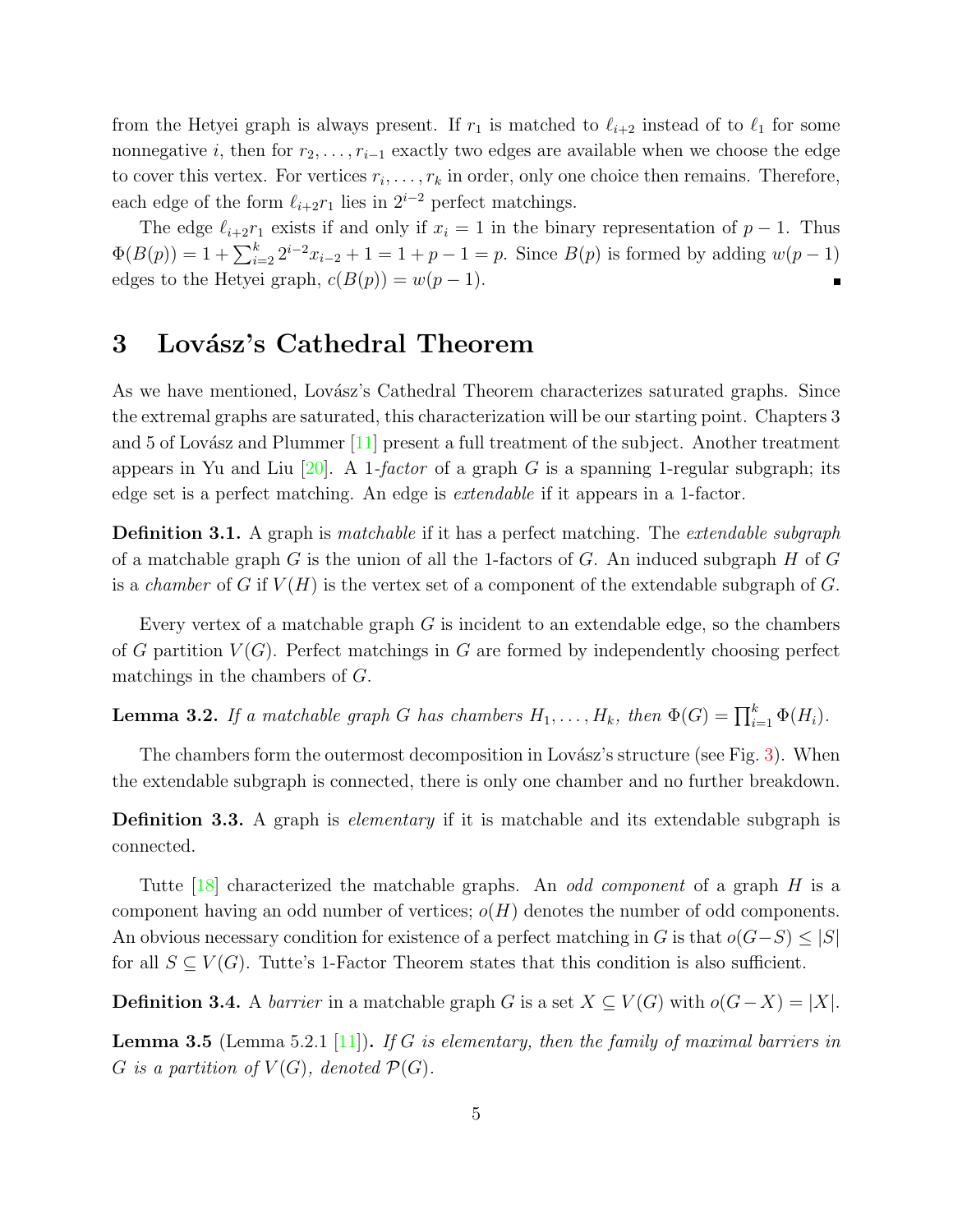

Figure 3: An example cathedral construction.

<span id="page-5-0"></span>Construction 3.6 (The Cathedral Construction). A graph G is a cathedral if it consists of (1) a saturated elementary graph  $G_0$ , (2) disjoint cathedrals  $G_1, \ldots, G_t$  corresponding to the maximal barriers  $X_1, \ldots, X_t$  of  $G_0$ , and (3) edges joining every vertex of  $X_i$  to every vertex of  $G_i$ , for  $1 \leq i \leq t$ . The graph  $G_0$  is the *foundation* of the cathedral. The cathedral  $G_i$ may have no vertices when  $i > 0$ ; thus every saturated elementary graph is a cathedral (with empty cathedrals over its barriers).

Since the cathedral construction has a cathedral "above" each maximal barrier of  $G_0$ , the construction is recursive, built from saturated elementary graphs. Each nonempty subcathedral  $G_i$  contains a saturated elementary graph  $G_{i,0}$ , and each maximal barrier  $X_{i,j} \in \mathcal{P}(G_{i,0})$ has a cathedral  $G_{i,j}$  over it in  $G_i$ . Figure [3](#page-5-0) illustrates the cathedral construction. Here cathedrals are indicated by dashed curves (except for the full cathedral). Each foundation is indicated by a solid curve, as are the barriers within it.

**Theorem 3.7** (The Cathedral Theorem; Theorem 5.3.8 [\[11\]](#page-21-6)). A graph G is saturated if and only if it is a cathedral. The foundation  $G_0$  in the cathedral construction of G is unique, and every perfect matching in G contains a perfect matching of  $G_0$ .

Since each perfect matching in a cathedral G contains a perfect matching of  $G_0$ , the edges joining  $G_0$  to the cathedrals  $G_1, \ldots, G_t$  appear in no perfect matching. Therefore,  $G_0$  is a chamber in G. Recursively, the foundations of the subcathedrals are the chambers of G.

The saturated graphs of Figure [1](#page-2-2) are cathedrals having the same chambers (and hence the same number of perfect matchings). Their cathedral structures are shown in Figure [4.](#page-6-1)

Let  $G \in \mathcal{F}_p$  be a p-extremal graph. Since G is extremal, it is saturated, and hence it is a cathedral. Recall that the Hetyei-extension of G is  $(G + K_1) \vee K_1$ . The complete graph  $K_2$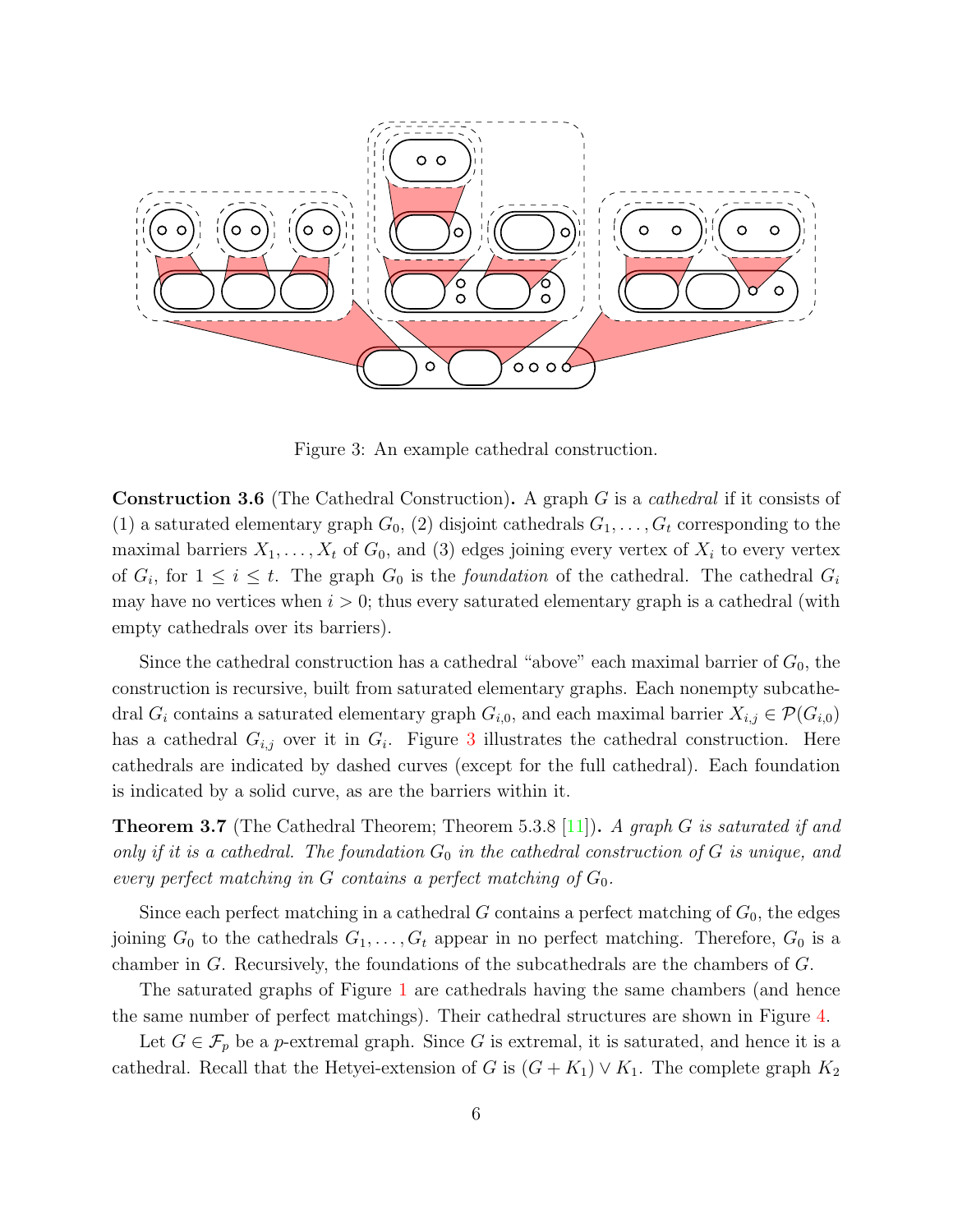

<span id="page-6-1"></span>Figure 4: The saturated graphs from Figure [1](#page-2-2) and their cathedral structures.

is a saturated elementary graph; its barriers are single vertices, say  $\{x_1\}$  and  $\{x_2\}$ . Letting  $G_1 = G$  and  $G_2 = \emptyset$ , we obtain the Hetyei-extension of G as a cathedral with  $G_0 = K_2$ .

## <span id="page-6-0"></span>4 Extremal Graphs are Spires

From the cathedral structures of the two graphs in Figure [4,](#page-6-1) it is easy to see why  $G_2$  has many more edges. Nesting of cathedrals generates many edges from foundations to the cathedrals over them. We introduce a special term for cathedrals formed in this way.

Definition 4.1. A *spire* is a cathedral in which at most one maximal barrier in the foundation has a nonempty cathedral over it, and that nonempty cathedral (if it exists) is a spire. In particular, every saturated elementary graph is a spire.

In Figure [4,](#page-6-1) the graph  $G_2$  is a spire, while  $G_1$  is not. By the recursive definition, the chambers of a spire G form a list  $(H_0, \ldots, H_k)$  such that each  $H_i$  is the foundation of the spire induced by  $\bigcup_{j=i}^k V(H_j)$ , and in  $H_i$  with  $i < k$  there is a maximal barrier  $Y_i$  that is adjacent to the vertices of the spire induced by  $\bigcup_{j=i+1}^{k} V(H_i)$ . We then say that G is a spire generated by  $H_0, \ldots, H_k$  over  $Y_0, \ldots, Y_k$ .

Our first goal is to prove that extremal graphs are spires.

<span id="page-6-2"></span>**Lemma 4.2.** Every p-extremal graph is a spire such that in each chamber, the maximal barrier having neighbors in later chambers is a barrier of maximum size.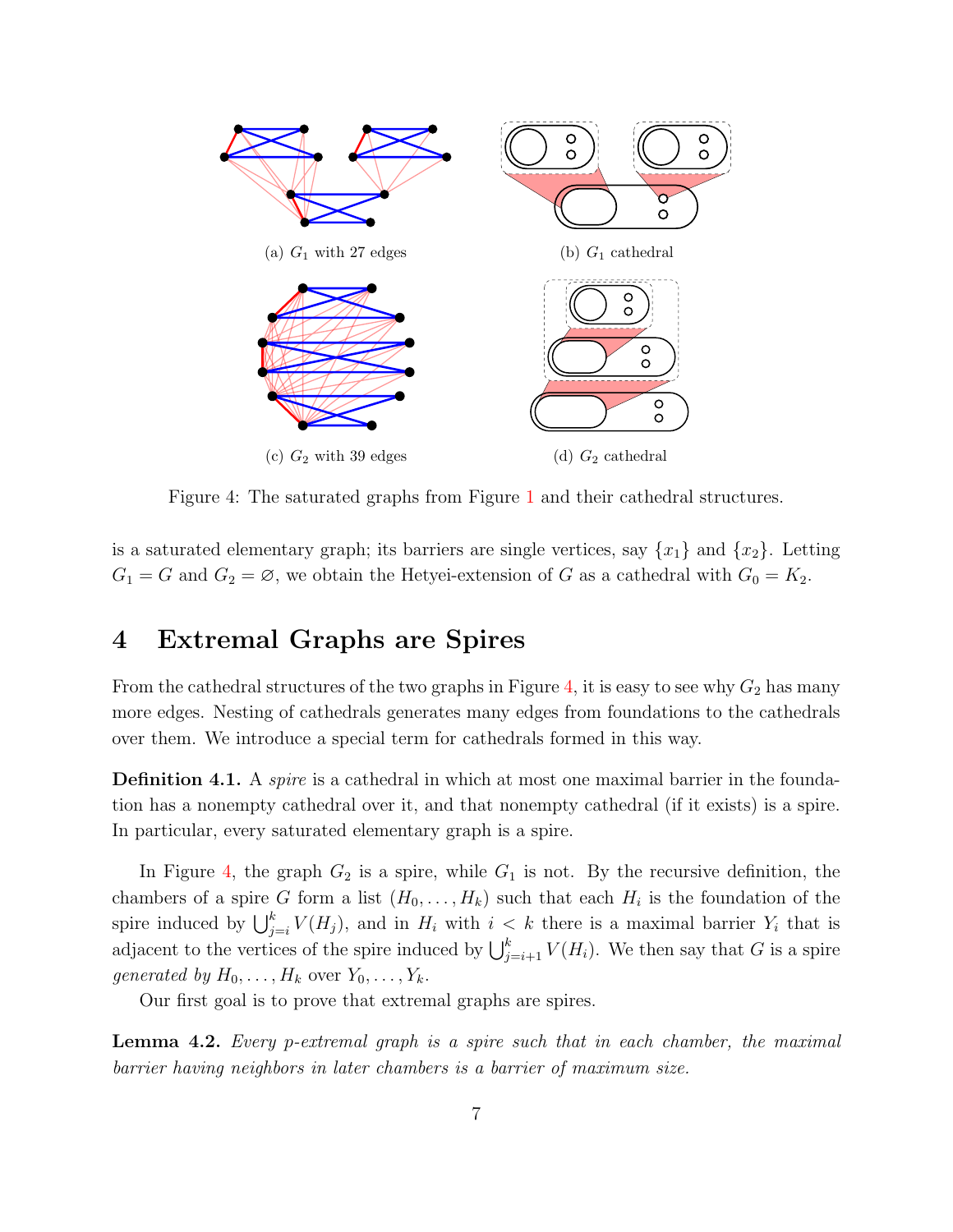*Proof.* Since a *p*-extremal graph is saturated, it is a cathedral. Let G be a cathedral having nonempty cathedrals  $G_i$  and  $G_j$  over maximal barriers  $X_i$  and  $X_j$  in its foundation, with  $|X_i| \geq |X_j|$ . Let G' be the cathedral obtained from G by removing  $G_j$  from the neighborhood of  $X_j$  and attaching it instead as a cathedral over a barrier in an innermost chamber of  $G_i$ . The cathedrals over the barriers of innermost chambers are empty, so  $G'$  is a cathedral.

The chambers of G and G' are isomorphic, so  $\Phi(G) = \Phi(G')$ , but G' has more edges. We replaced  $|X_j| \cdot |V(G_j)|$  edges with  $|X_i| \cdot |V(G_j)|$  edges, and also new edges were created incident to an innermost chamber over  $X_i$ . We conclude that in a p-extremal graph, only one maximal barrier of the foundation has a nonempty chamber over it. Also, that must be a largest barrier, since otherwise shifting to a larger one increases the number of edges, again without changing the number of perfect matchings. The claim follows by induction.

The number of edges in a spire is maximized by ordering the chambers greedily.

<span id="page-7-1"></span>**Lemma 4.3.** Let  $\{H_0, \ldots, H_k\}$  be saturated elementary graphs. Let  $n_i = |V(H_i)|$ , and let  $s_i$ be the maximum size of a barrier in  $H_i$ . Among the spires having  $H_0, \ldots, H_k$  as chambers, the number of edges is maximized by indexing the chambers so that  $\frac{s_0}{n_0} \geq \cdots \geq \frac{s_k}{n_k}$ .

*Proof.* For a spire G generated by  $H_0, \ldots, H_k$  indexed in a different order, let i be an index such that  $\frac{s_i}{n_i} < \frac{s_{i+1}}{n_{i+1}}$  $\frac{s_{i+1}}{n_{i+1}}$ . Form a spire G' from G by interchanging  $H_i$  and  $H_{i+1}$  in the ordering (always the spire after  $H_j$  is built over a largest barrier  $Y_j$  of  $H_j$ ).

In G' and G, the edges from  $Y_i \cup Y_{i+1}$  to other chambers are the same. Only the edges joining  $V(H_i)$  and  $V(H_{i+1})$  change. In G, there are  $s_i n_{i+1}$  such edges, and in G' there are  $s_{i+1}n_i$  of them. By the choice of i, the change increases the number of edges. The number of perfect matchings remains unchanged.

Hence a p-extremal spire has its chambers ordered as claimed.

Note that always  $\frac{s_i}{n_i} \leq \frac{1}{2}$  $\frac{1}{2}$  for a chamber  $H_i$  in a spire G, since  $o(H_i - X_i) = |X_i|$  for any barrier  $X_i$  in  $H_i$ . We show next that the excess  $c(G)$  is subadditive over the chambers.

<span id="page-7-0"></span>**Lemma 4.4.** If G is a spire generated by  $H_0, \ldots, H_k$  over  $Y_0, \ldots, Y_k$ , with  $s_i = |Y_i|$  and  $n_i = |V(H_i)|$ , then  $c(G) \leq \sum_{i=0}^{k} c(H_i)$ , with equality if and only if  $\frac{s_0}{n_0} = \cdots = \frac{s_{k-1}}{n_{k-1}}$  $\frac{s_{k-1}}{n_{k-1}}=\frac{1}{2}$  $\frac{1}{2}$ .

*Proof.* Let  $m_i = |E(H_i)|$ . Counting edges within chambers and from chambers to barriers in earlier chambers, we have  $|E(G)| = \sum_{i=0}^{k} m_i + \sum_{0 \leq i < j \leq k} s_i n_j$ . Always  $s_i \leq \frac{1}{2}$  $\frac{1}{2}n_i$  and  $m_i=\frac{1}{4}$  $\frac{1}{4}n_i^2 + c(H_i)$ . Thus

$$
\frac{n^2}{4} + c(H) \le \sum_{i=1}^k \left[ \frac{n_i^2}{4} + c(H_i) \right] + \sum_{0 \le i < j \le k} \frac{1}{2} n_i n_j = \frac{1}{4} \left[ \sum_{i=0}^k n_i \right]^2 + \sum_{i=0}^k c_i.
$$

Therefore,  $c(G) \leq \sum_{i=0}^{k} c(H_i)$ , with equality if and only if  $\frac{s_i}{n_i} = \frac{1}{2}$  $\frac{1}{2}$  for  $i < k$ .

 $\blacksquare$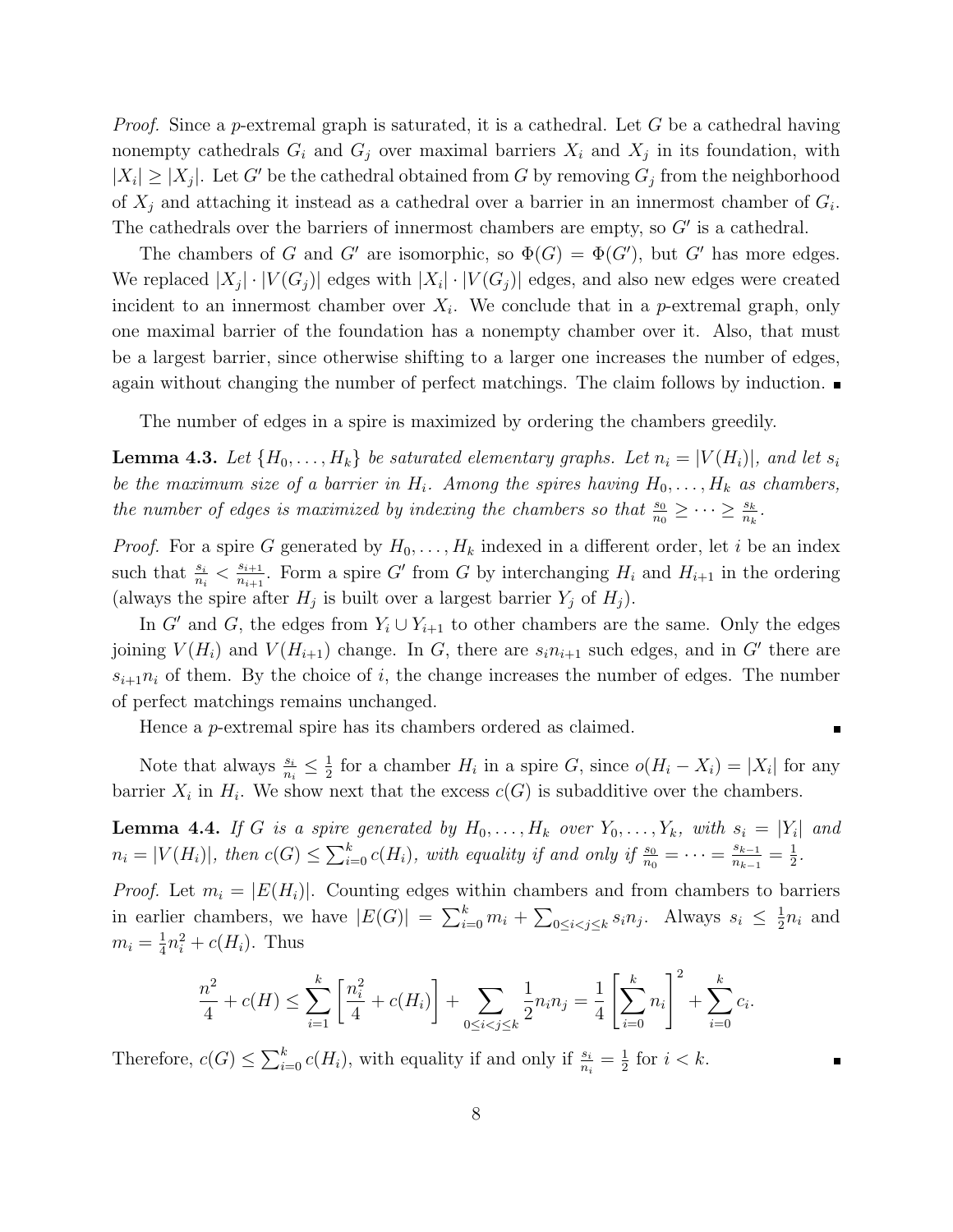#### <span id="page-8-0"></span>5 Extremal Chambers

We now know how to combine chambers in the best way, so it remains to determine which chambers should be used. A chamber is a saturated elementary graph, meaning that its extendable subgraph has just one component. We will bound the size of a saturated elementary graph with  $n$  vertices by bounding separately the *extendable* edges (those in perfect matchings) and the free edges (those in no perfect matching).

When G is elementary, the maximal barriers partition  $V(G)$ . Since each barrier matches to vertices outside it in any perfect matching, all edges within barriers are free. Also, adding such edges does not increase the number of perfect matchings. Thus in a saturated graph, the barriers are cliques. To bound the number of free edges, the crucial fact is that in a saturated elementary graph, the only free edges are those within barriers (proved in Lemma 5.2.2.b of Lovász and Plummer  $[11]$ .

<span id="page-8-1"></span>**Lemma 5.1.** If G is a saturated elementary n-vertex graph with  $\ell$  maximal barriers, then G has at most  $q^{\ell-1}$  $\binom{-1}{2} + \binom{r+1}{2}$  $\binom{+1}{2}$  free edges, where  $q = \left\lfloor \frac{n-\ell}{\ell-2} \right\rfloor$  $\frac{n-\ell}{\ell-2}$  and  $r = n - \ell - q(\ell - 2)$ .

*Proof.* Let  $x_1, \ldots, x_\ell$  be the sizes of the barriers, so  $\sum_{i=1}^\ell x_i = n$ . Since each barrier is a clique, there are exactly  $\sum_{i=1}^{\ell} \binom{x_i}{2}$  $\binom{x_i}{2}$  free edges. The sizes of the barriers are further restricted because deleting a barrier of size  $x_i$  must leave  $x_i$  odd components. Since the other barriers are cliques, deleting a barrier leaves at most  $\ell - 1$  components. Thus  $1 \le x_i \le \ell - 1$  for all i.

If  $a \leq b$ , then  $\binom{a-1}{2}$  $\binom{-1}{2} + \binom{b+1}{2}$  $\binom{+1}{2}$  >  $\binom{a}{2}$  $\binom{a}{2} + \binom{b}{2}$  $\binom{b}{2}$  (shifting a vertex from an *a*-clique to a *b*-clique increases the number of edges). Subject to the constraints we have specified, the number of free edges is thus bounded by greedily choosing as many of  $x_1, \ldots, x_\ell$  to equal  $\ell - 1$  as possible, given that at least one unit must remain for each remaining variable. Let q be the number of values equal to  $\ell - 1$ . Among the remaining values, whose total is less than  $\ell - 1$ , all values should be 1 except for one. After allocating 1 to each of these  $\ell - q$  values, a total of r remains, where  $0 \le r < \ell - 2$ . Thus  $n = q(\ell - 1) + (\ell - q) + r$ , which we write as  $n - \ell = q(\ell - 2) + r.$ 

The specified choice of  $q$  and  $r$  satisfies all the conditions, and the bound on the number of free edges is then as claimed.

We show next that the bound in Lemma [5.1](#page-8-1) is maximized when all barriers except one are singletons, producing  $\ell = 1 + n/2$ .

<span id="page-8-2"></span>**Corollary 5.2.** A saturated elementary n-vertex graph has at most  $\frac{n^2}{8} - \frac{n}{4}$  $rac{n}{4}$  free edges.

*Proof.* The proof of Lemma [5.1](#page-8-1) describes how to maximize  $\sum_{i=1}^{\ell} \binom{x_i}{2}$  $\binom{x_i}{2}$  subject to  $1 \leq x_i \leq$  $\ell - 1$ . Since barriers in saturated graphs are cliques, the number of odd components left by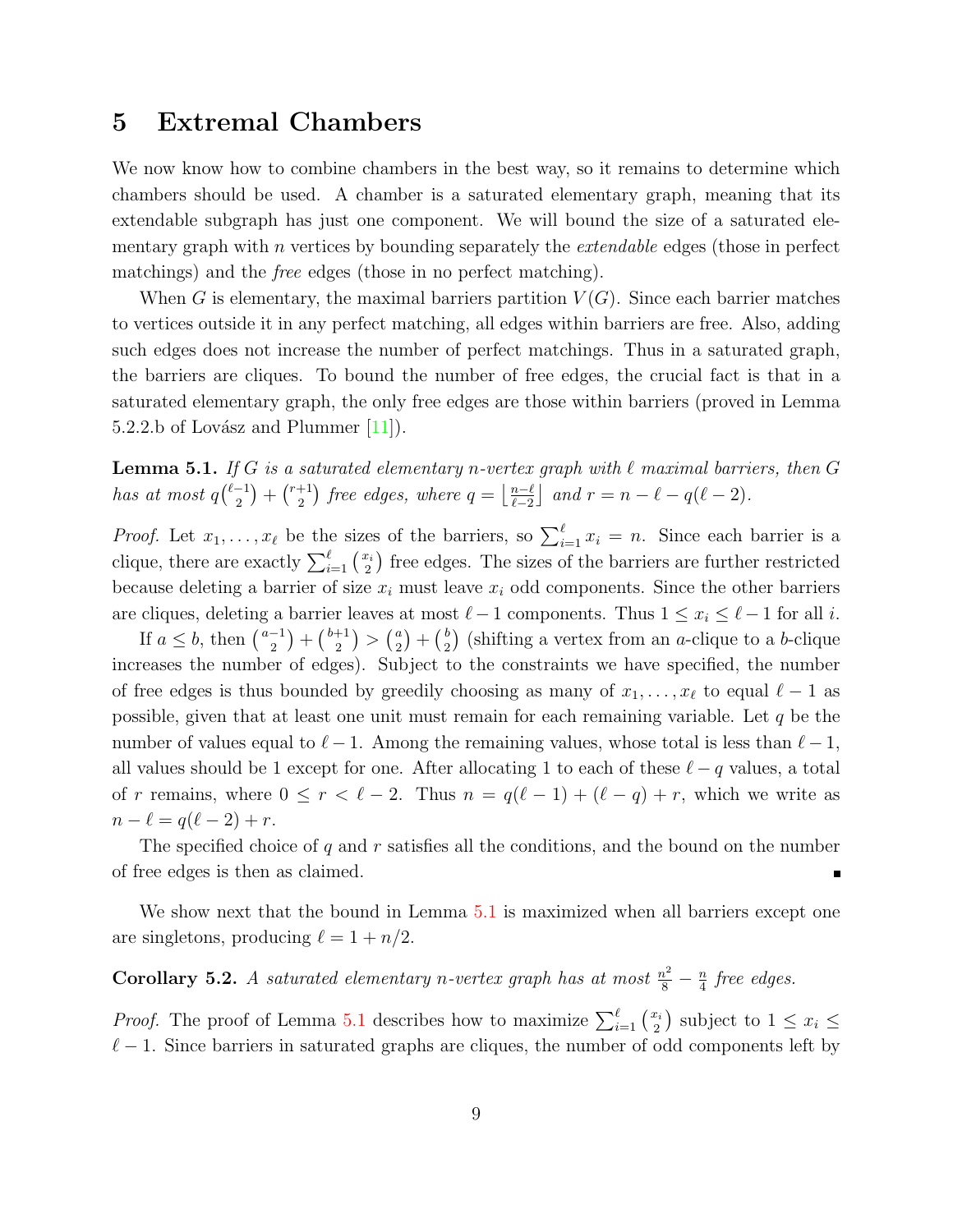deleting a barrier is at most the number of other barriers, but it must equal the size of the barrier deleted. Hence each barrier has size at most  $n/2$ , which yields  $\ell \leq n/2 + 1$ .

Thus  $2 \leq \ell \leq n/2 + 1$ . Since  $0 \leq r < \ell - 2$ , we have  $\binom{r+1}{2}$  $\binom{+1}{2} \leq r(\ell - 1)/2$  (with equality only when  $r = 0$ ). Hence

$$
q\binom{\ell-1}{2}+\binom{r+1}{2}\leq \frac{q(\ell-1)(\ell-2)+r(\ell-1)}{2}=\frac{(\ell-1)(n-\ell)}{2}.
$$

The upper bound is maximized at  $(\ell-1) = (n-1)/2$ , among integers when  $\ell \in \{n/2, n/2 + 1\}$ . The value there is  $\frac{1}{2}(\frac{n}{2}-1)(\frac{n}{2})$ , which is the claimed bound.

Next consider the extendable edges. Deleting the edges within barriers yields a graph in which every edge is extendable. Such graphs are called 1-extendable, which motivates our name for extendable edges (the term *matching-covered* has also been used for 1-extendable graphs). Since the extendable edges form a 1-extendable graph, we seek a bound on the size of 1-extendable graphs with  $n$  vertices. All such graphs are 2-connected, and 2-connected graphs are precisely those constructed by ear decompositions. The 1-extendable graphs have special ear decompositions that yield a bound on the number of edges, described by the "Two Ears Theorem" of Lovász.

**Definition 5.3.** Let G be a 1-extendable graph. A *graded ear decomposition* of G is a list  $G_0, \ldots, G_k$  of 1-extendable graphs such that  $G_k = G$ , each  $G - V(G_i)$  is matchable, and each  $G_i$  for  $i > 1$  is obtained from  $G_{i-1}$  by adding disjoint ears of odd length. A graded ear decomposition of G is non-refinable if no other graded ear decomposition of G contains it.

<span id="page-9-0"></span>**Theorem 5.4** (Two Ears Theorem; Lovász and Plummer  $[10]$ ; see also Section 5.4 of  $[11]$ ). Every 1-extendable graph has a non-refinable graded ear decomposition in which each subgraph arises by adding at most two ears to the previous one (starting with any single edge).

For example, such a decomposition of  $K_4$  starts with any edge, adds one ear to complete a 4-cycle, and then adds both remaining edges as ears. Both ears must be added in the last step, because adding just one of them does not produce a 1-extendable graph.

Lovász and Plummer  $[11, \text{ page } 178]$  $[11, \text{ page } 178]$  remark that long graded ear decompositions are desirable, because  $\Phi(G) \geq k+1$  when G has a graded ear decomposition  $G_0, \ldots, G_k$ . We explain and use this fact in our next lemma.

<span id="page-9-1"></span>**Lemma 5.5.** For  $p \geq 2$ , a 1-extendable graph G with  $\Phi(G) = p$  has at most  $2p-4+n$  edges.

*Proof.* Let  $G_0, \ldots, G_k$  be an ear decomposition as guaranteed by Theorem [5.4.](#page-9-0) Since the decomposition is non-refinable,  $G_1$  is an even cycle, so  $\Phi(G_1) = 2$ .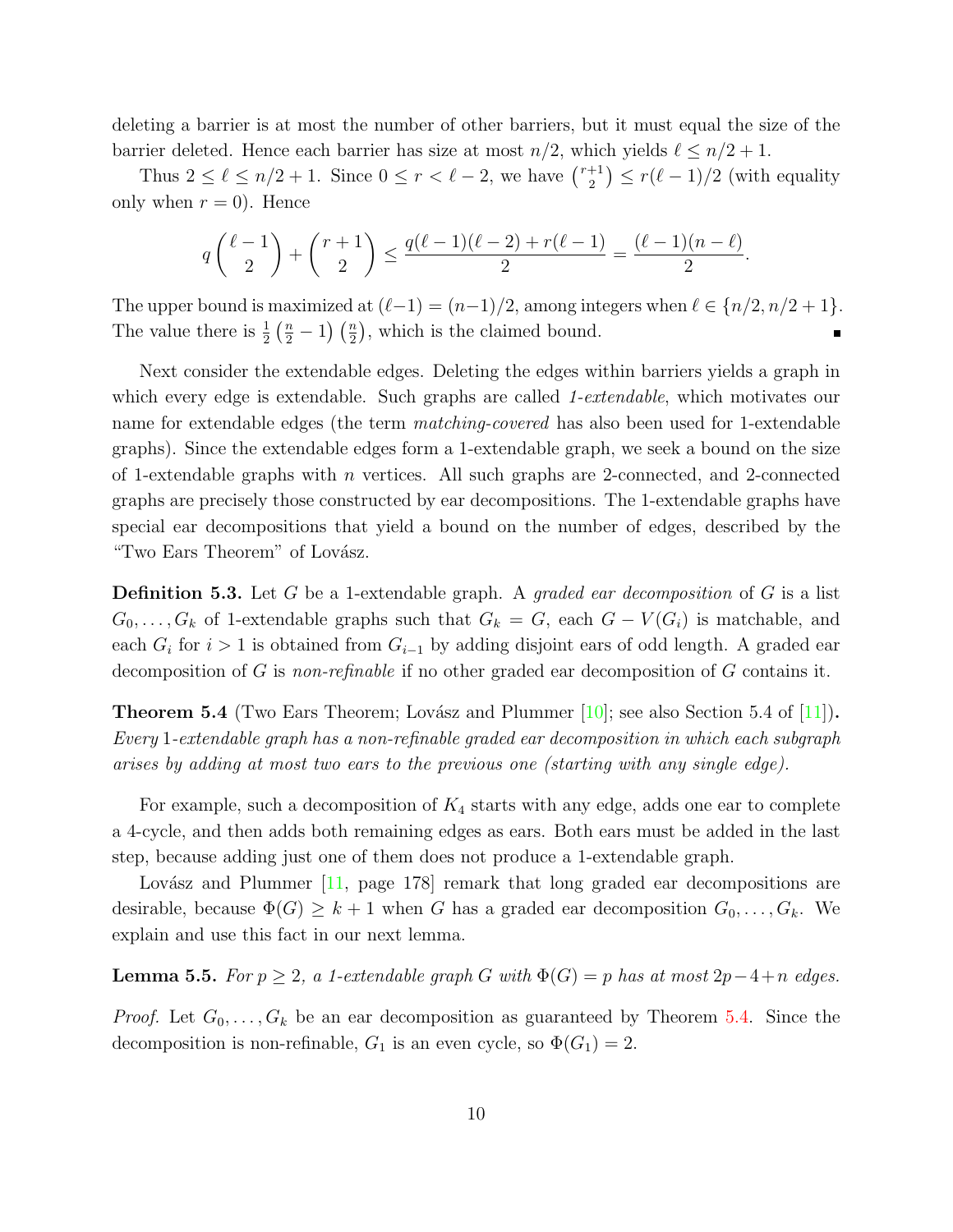Let  $m = |E(G)|$ . The number of edges added at each step after  $G_1$  is at most two more than the number of vertices added. Hence  $m \leq n + 2(k - 1)$ . It suffices to show that  $k-1 \le p-2$ . To do this, it suffices to prove that  $\Phi(G_i) > \Phi(G_{i-1})$  for  $i \ge 2$ .

Every added ear in a graded ear decomposition has odd length and hence an even number of internal vertices. These can be matched along the ear. Since  $G_i$  arises from  $G_{i-1}$  by adding one ear of odd length or two *disjoint* ears of odd length, every perfect matching in  $G_{i-1}$  extends to a perfect matching in  $G_i$ . In addition, since  $G_i$  is also required to be 1extendable, it has a perfect matching using an initial edge of an added ear; such a matching is not counted by  $\Phi(G_{i-1})$ .

**Theorem 5.6.** For  $p \geq 2$ , an elementary graph with n vertices and exactly p perfect matchings has at most  $\frac{n^2}{8} + \frac{3n}{4} + 2p - 4$  edges.

Proof. Add the maximum number of extendable edges from Lemma [5.5](#page-9-1) to the maximum number of free edges from Corollary [5.2.](#page-8-2)

Since the coefficient on the quadratic term in this edge bound is  $\frac{1}{8}$ , while the leading coefficient for *p*-extremal graphs will be  $\frac{1}{4}$ , large extremal graphs will not be elementary. This enables us to limit the search for extremal elementary graphs.

<span id="page-10-0"></span>**Corollary 5.7.** Fix  $p \geq 2$ . If G is an elementary graph with n vertices, p perfect matchings, and  $\frac{n^2}{4} + c_p$  edges, then  $n^2 - 6n - 16p + 8c_p + 32 \le 0$ . Thus  $n \le 3 + \sqrt{16p - 8c_p - 23}$ .

Recall that  $n_p = \min\{n: f(n, p) = \frac{n^2}{4} + c_p\}$ . We can bound this threshold using the fact that all the chambers in a spire are elementary graphs.

<span id="page-10-1"></span>**Corollary 5.8.** For  $p \ge 2$ , let  $N_p$  be the largest even number bounded by  $3+\sqrt{16p-8c_p-23}$ . Every elementary graph in  $\mathcal{F}_p$  has at most  $N_p$  vertices, and  $n_p \leq \max\left\{\sum_{i=0}^k N_{p_i}: ~\prod_i p_i = p\right\}$ .

*Proof.* By Corollary [5.7,](#page-10-0) all elementary graphs with n vertices and  $\frac{n^2}{4} + c_p$  edges have at most  $3 + \sqrt{16p - 8c_p - 23}$  vertices, and the number of vertices must be even.

Let  $G \in \mathcal{F}_p$  be a spire generated by  $H_0, \ldots, H_k$ . Set  $p_i = \Phi(H_i)$ . We have observed that  $p = \prod_{i=0}^{k} p_i$ . Since each  $H_i$  is elementary, it has at most  $N_{p_0}$  vertices, so G has at most  $\sum_{i=1}^{k} N_{p_i}$  vertices. Taking the maximum over all factorizations bounds  $n_p$ .

The lower bound  $c_p \ge -(p-1)(p-2)$  given by Dudek and Schmitt [\[5\]](#page-21-0) implies  $N_p \in O(p)$ . The construction in Theorem [2.3](#page-3-2) shows that  $c_p$  is nonnegative. Together with Corollary [5.8,](#page-10-1) this yields  $N_p \in O(\sqrt{p})$ . With  $N_q$  known for  $q < p$ , this reduces the determination of the exact value of  $c_p$  for a given p to a search over a finite set of graphs.

We close this section by summarizing the results of this and the previous section. The outcome is a systematic approach to classifying all graphs in  $\mathcal{F}_p$ .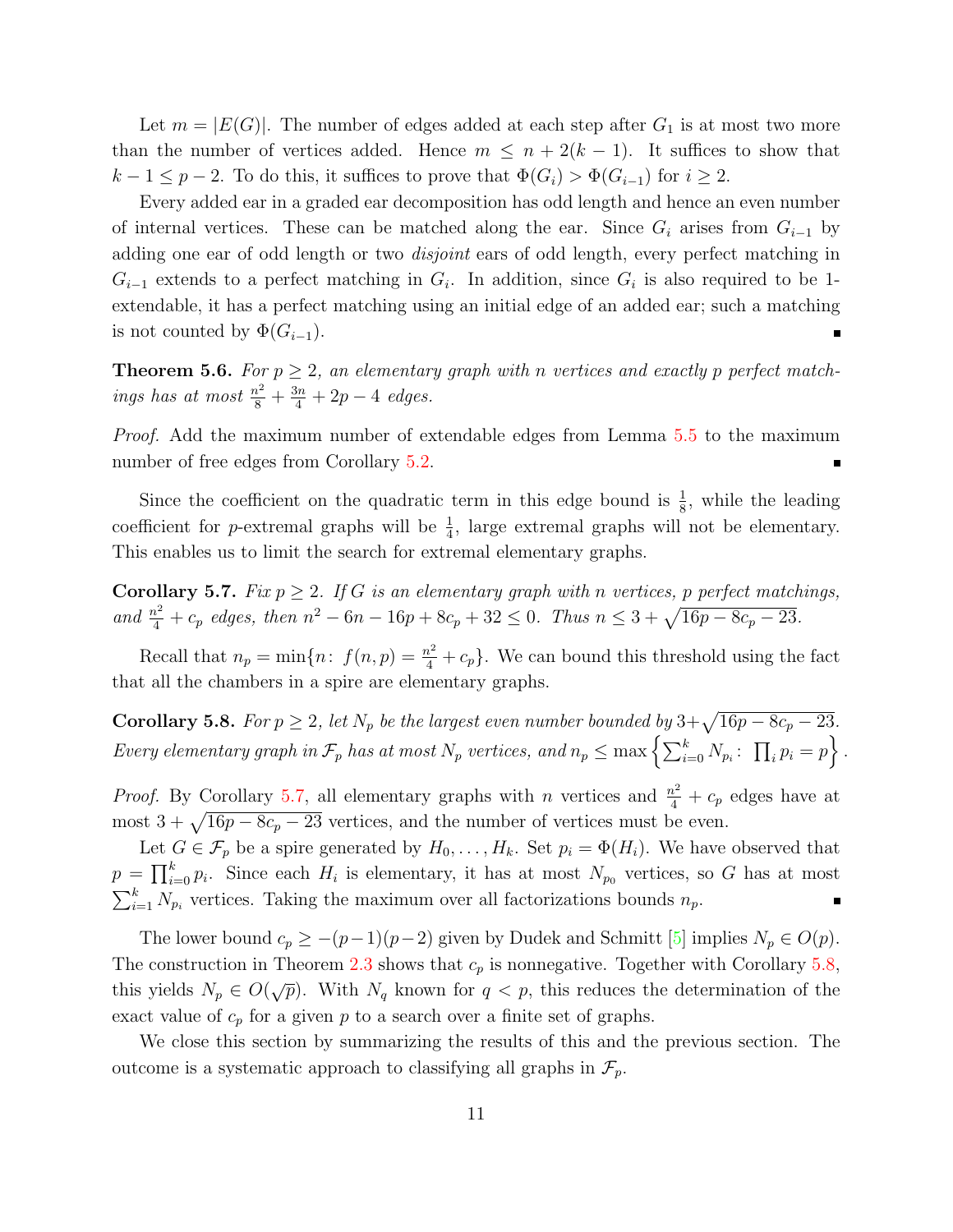**Theorem 5.9.** For an n-vertex graph G in  $\mathcal{F}_p$ ,

- 1. G is a spire with chambers  $H_0, \ldots, H_k$  built over barriers  $Y_0, \ldots, Y_k$ .
- 2. Each  $Y_i$  is a barrier of maximum size in  $H_i$ .
- 3. If  $0 \le i < j \le k$ , then  $\frac{|Y_i|}{|V(H_i)|} \le \frac{|Y_j|}{|V(H_j)|}$  $\frac{|Y_j|}{|V(H_j)|}$ .
- 4. Letting  $p_i = \Phi(H_i)$ , there are at most  $N_{p_i}$  vertices in  $H_i$ , and  $c(H_i) \leq c_{p_i}$ .
- 5.  $\Phi(G) = p = \prod_{i=0}^{k} p_i$  and  $c(G) = c_p \le \sum_{i=1}^{k} c(H_i)$ .
- 6. If  $p_i = 1$ , then  $H_i \cong K_2$ .

## <span id="page-11-0"></span>6 Graphs with an Odd Number of Vertices

Since graphs with an odd number of vertices do not have perfect matchings, we generalize  $f(n, p)$  to odd n using near-perfect matchings. In this section, n is odd.

Definition 6.1. An *near-perfect matching* in a graph is a matching that covers all but one vertex. Let  $\Phi(G)$  denote the number of near-perfect matchings in G. Let  $\tilde{f}(n, p)$  denote the maximum number of edges in an *n*-vertex graph with  $p$  near-perfect matchings.

The computation of  $\tilde{f}(n, p)$  almost reduces to the computation of  $f(n, p)$ .

<span id="page-11-1"></span>**Theorem 6.2.** If n is odd and larger than  $n_p$ , then

$$
\tilde{f}(n, p) = f(n - 1, p) = \frac{(n - 1)^2}{4} + c_p.
$$

*Proof.* Since  $n > n_p$ , we may choose  $G \in \mathcal{F}_p$  with  $n-1$  vertices. Adding an isolated vertex to G produces a graph with p near-perfect matchings and  $f(n-1, p)$  edges. Thus  $f(n-1, p) \leq \tilde{f}(n, p).$ 

Let H be an *n*-vertex graph having  $\tilde{f}(n, p)$  edges and p near-perfect matchings. Adding a new vertex adjacent to every vertex in  $H$  produces a graph  $H'$  having  $p$  perfect matchings and  $\tilde{f}(n, p) + n$  edges (there is a one-to-one correspondence between near-perfect matchings in  $H$  and perfect matchings in  $H'$ ).

Thus  $\tilde{f}(n, p) = |E(H')| - n \le f(n+1, p) - n$ . By Theorem [1.2,](#page-1-1)  $n > n_p$  implies  $f(n+1, p) =$  $f(n-1, p) + n$ . We conclude that  $\tilde{f}(n, p) \le f(n-1, p)$ , so equality holds.

Not only is the numerical value of  $\hat{f}(n, p)$  determined by the even case, but also the extremal graphs correspond to extremal graphs in the even case, using the bijection in the proof of Theorem [6.2.](#page-11-1)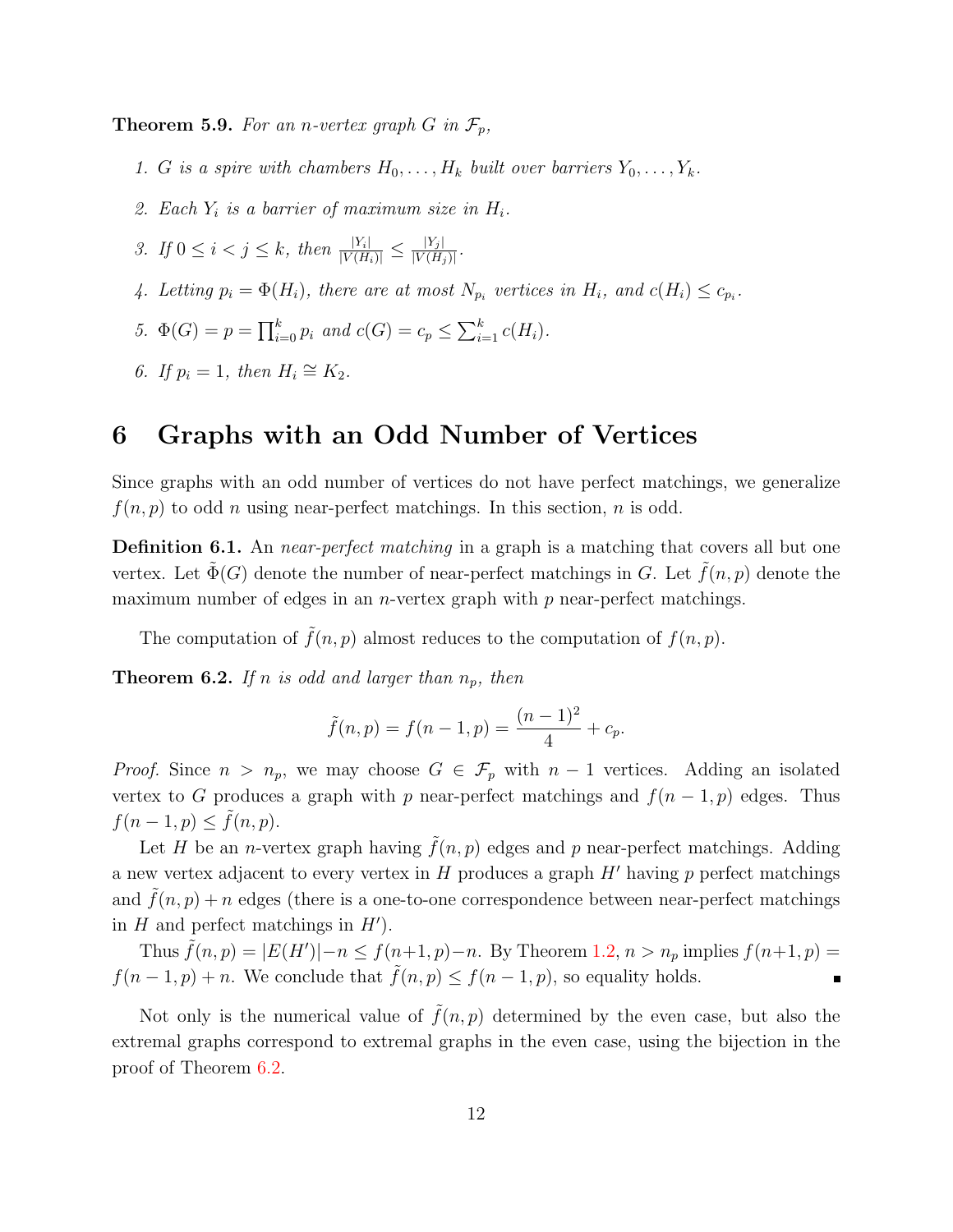**Definition 6.3.** Let  $\tilde{\mathcal{F}}_p$  be the set of graphs G having  $\frac{(|V(G)|-1)^2}{4} + c_p$  edges and exactly p near-perfect matchings.

**Corollary 6.4.** For each graph  $H \in \tilde{\mathcal{F}}_p$ , there is a graph  $G \in \mathcal{F}_p$  and a vertex  $u \in V(G)$ such that u is adjacent to  $V(G) - \{u\}$  and  $H \cong G - u$ .

Not every graph in  $\mathcal{F}_p$  has a dominating vertex, so there are *n*-vertex graphs in  $\mathcal{F}_p$  that do not arise in this simple way from  $(n-1)$ -vertex graphs in  $\tilde{\mathcal{F}}_p$ . The graph  $\overline{3K_2}$  has eight perfect matchings (each of the 12 edges appears in two perfect matchings, and each perfect matching has three edges). With  $n = 6$ , we have  $n^2/4 + 3$  edges. We will see that  $c_8 = 3$ , so  $\overline{3K_2} \in \mathcal{F}_p$ , but the graph has no dominating vertex. On the other hand, when  $n > n_p$ , Hetyei-extension of an *n*-vertex graph in  $\mathcal{F}_p$  yields a graph in  $\mathcal{F}_p$  with  $n+2$  vertices that does have a dominating vertex.

#### <span id="page-12-0"></span>7 Constructive Lower Bounds

In this section, we refine the binary expansion construction  $B(p)$  of Theorem [2.3](#page-3-2) to give improved lower bounds for  $c_p$ . Because the barrier is large in  $B(p)$ , it can be used to increase the excess while multiplying the number of perfect matchings. Recall that  $w(m)$  is the number of 1s in the binary expansion of  $m$ .

**Proposition 7.1.** If  $p_1$  and  $p_2$  are integers with  $p_1, p_2 \geq 2$ , then  $c_{p_1p_2} \geq c_{p_1} + w(p_2 - 1)$ .

*Proof.* Let G be a *n*-vertex graph having  $\frac{n^2}{4} + c_{p_1}$  edges and exactly  $p_1$  perfect matchings. Let  $H = B(p_2)$ , in which the clique is a barrier containing exactly half of the vertices. Let  $G'$  be the saturated graph formed by making G a tower above this barrier in H.

By Lemma [4.4,](#page-7-0)  $c(G') = c(G) + c(H) = c_1 + w(p-1)$ . By Lemma [3.2,](#page-4-1) G' has  $p_1 \cdot p_2$ distinct perfect matchings. Therefore,  $c_{p_1p_2} \geq c_{p_1} + w(p_2 - 1)$ .  $\blacksquare$ 

<span id="page-12-1"></span>**Corollary 7.2.** If p properly divides p', then  $c_{p'} > c_p$ .

The binary expansion construction yields  $c_p \ge \log_2 p$  when p is a power of 2. However, when  $p-1$  is a power of 2, it yields only  $c_p \geq 1$ . To combat this deficiency, we develop further lower bounds using graphs where  $|E(G)|$  and  $\Phi(G)$  are easy to compute. These constructions properly contain the Hetyei graphs, so the excess is positive. Unfortunately, not every  $p$  can be realized as  $\Phi(G)$  using these constructions.

**Definition 7.3.** A *Hetyei list* is a nondecreasing list  $d_1, \ldots, d_k$  of positive integers such that  $d_i \geq i$  for all i and  $d_k = k$ . The nested-degree graph generated by a Hetyei list  $(d_1, \ldots, d_k)$ , denoted  $\text{Deg}(d_1,\ldots,d_k)$ , is the supergraph of the Hetyei graph of order 2k in which the edge  $\ell_i r_j$  exists if and only if  $i \leq d_j$ .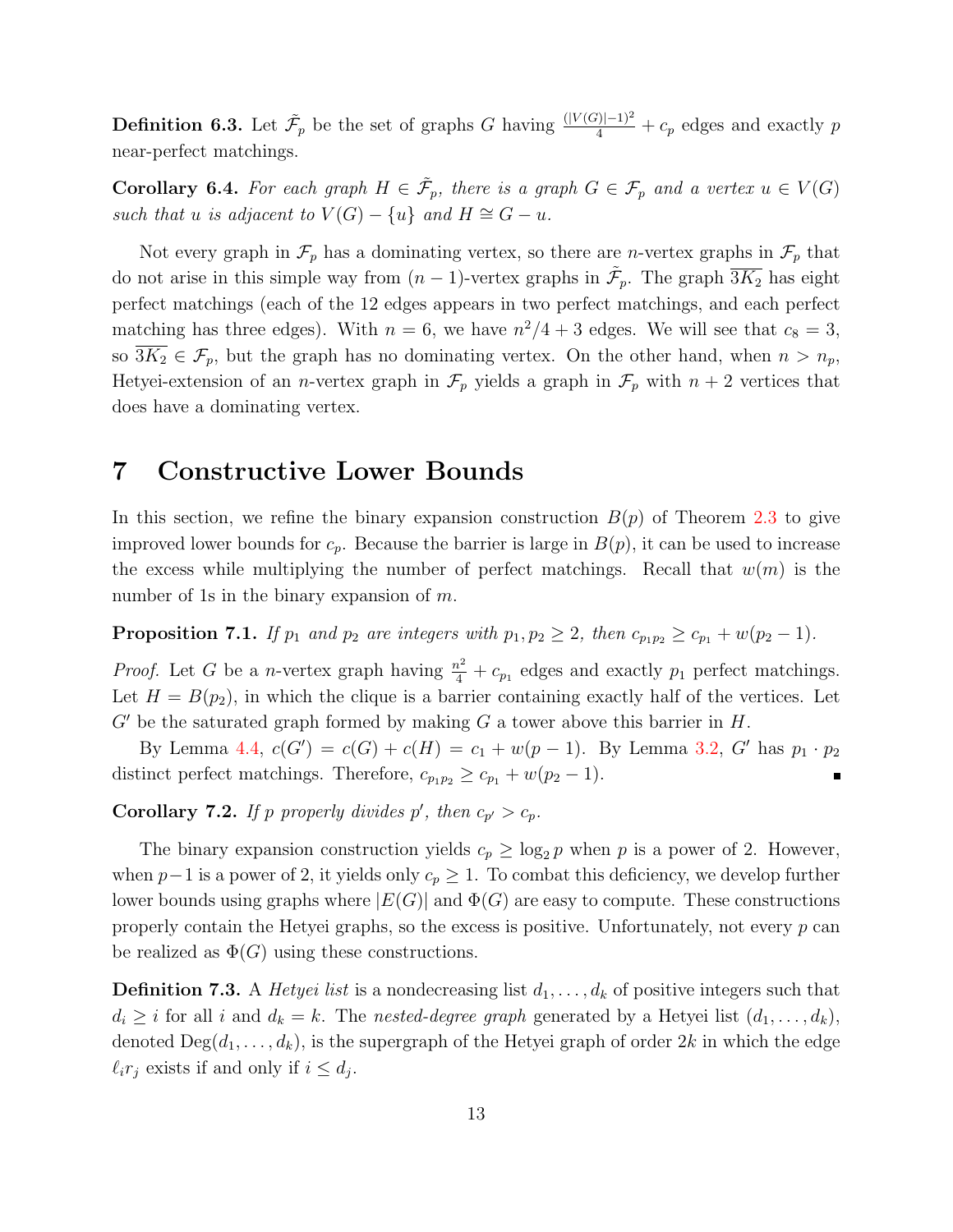<span id="page-13-0"></span>**Theorem 7.4.** If  $G = \text{Deg}(d_1, \ldots, d_k)$  for a Hetyei list  $d_1, \ldots, d_k$ , then G has a barrier of size k and  $\Phi(G) = \prod_{i=1}^{k} (d_i + 1 - i),$ 

*Proof.* Since  $\{r_1, \ldots, r_k\}$  is an independent set, every perfect matching pairs its vertices with  $\{\ell_1, \ldots, \ell_k\}.$  Also,  $\{\ell_1, \ldots, \ell_k\}$  is a barrier of size k in G.

To compute  $\Phi(G)$ , choose edges to cover vertices in the order  $r_1, \ldots, r_k$ . When covering  $r_i$ , there are  $i-1$  previously matched vertices in  $\{\ell_1, \ldots, \ell_k\}$ . Since  $\bigcup_{j=1}^{i-1} N(r_i) \subseteq N(r_i)$ , there are  $d_i - i + 1$  choices for the edge to cover  $r_i$ . Since  $d_i \geq i$  for all i, the process completes a perfect matching in  $\prod_{i=1}^{k} (d_i + 1 - i)$  ways.

When a graph G has a barrier B with half its vertices, the edges in perfect matchings form a bipartite graph with partite sets B and  $V(G) - B$ , and  $G - B$  has no edges. Ostrand [\[15\]](#page-21-11) proved that if a bipartite graph G has a perfect matching, and  $d_1, \ldots, d_k$  is the nondecreasing list of degrees of the vertices in one partite set, then  $\Phi(G) \ge \prod_{i=1}^k \max\{1, d_i-i+1\}$  (Hwang [\[9\]](#page-21-12) gave a simple proof). When the list  $d$  is a Hetyei list, the corresponding nested-degree graphs achieve equality in the lower bound.

<span id="page-13-2"></span>**Example 7.5.** If  $G = \text{Deg}(k, \ldots, k)$ , then  $\Phi(G) = k!$  and  $c(G) = \binom{k}{2}$  $_{2}^{k}$ ). By Stirling's approximation,  $c_p \geq \Omega \left( \left( \frac{\ln p}{\ln \ln p} \right) \right)$  $\frac{\ln p}{\ln \ln p}$ )<sup>2</sup>) when  $p = k!$ .

**Definition 7.6.** Let  $(d_1, \ldots, d_k)$  be a Hetyei list and  $\{e_1, \ldots, e_m\}$  be a set of disjoint pairs in  $\{1,\ldots,k\}$ . The resulting *generalized nested-degree graph*, denoted Gen  $(d_1,\ldots,d_k;e_1,\ldots,e_m)$ , consists of the nested-degree graph  $\text{Deg}(d_1, \ldots, d_k)$  plus each edge  $r_i r_j$  such that  $\{i, j\} = e_t$ for some t.

The *double factorial* of an integer n, denoted n!!, is the product of the integers in  $\{1,\ldots,n\}$  with the same parity as n. As an empty product, by convention  $(-1)!!$  equals 1.

<span id="page-13-1"></span>**Theorem 7.7.** For a set  $\{e_1, \ldots, e_m\}$  of disjoint pairs in  $\{1, \ldots, k\}$ , let  $P$  denote the family of all subsets of  $\{r_ir_j: \{i, j\} \in \{e_1, ..., e_m\}\}\.$  If  $G = \text{Gen}(d_1, ..., d_k; e_1, ..., e_m)$ , then

$$
\Phi(G) = \sum_{M \in \mathcal{P}} (2|M| - 1)!! \prod_{r_i \notin V(M)} (d_i - |\{j < i : r_j \notin V(M)\}|).
$$

Also, if  $m \geq 1$ , then G has no barrier of size k.

*Proof.* Every perfect matching in G contains some subset M of  $\{r_ir_j: \{i,j\} \in \{e_1,\ldots,e_m\}\}\.$ To complete a matching, cover the remaining vertices in  $\{r_1, \ldots, r_k\}$  in increasing order of subscripts by selecting neighbors in  $\{\ell_1, \ldots, \ell_k\}$ . The number of ways to do this is  $\prod_{r_i \notin V(M)} (d_i - |\{r_j \notin V(M): j < i\}|)$ , as in the proof of Theorem [7.4.](#page-13-0) Finally, the 2|M| remaining unmatched vertices form a clique and can be matched in  $(2|M|-1)!!$  ways.  $\blacksquare$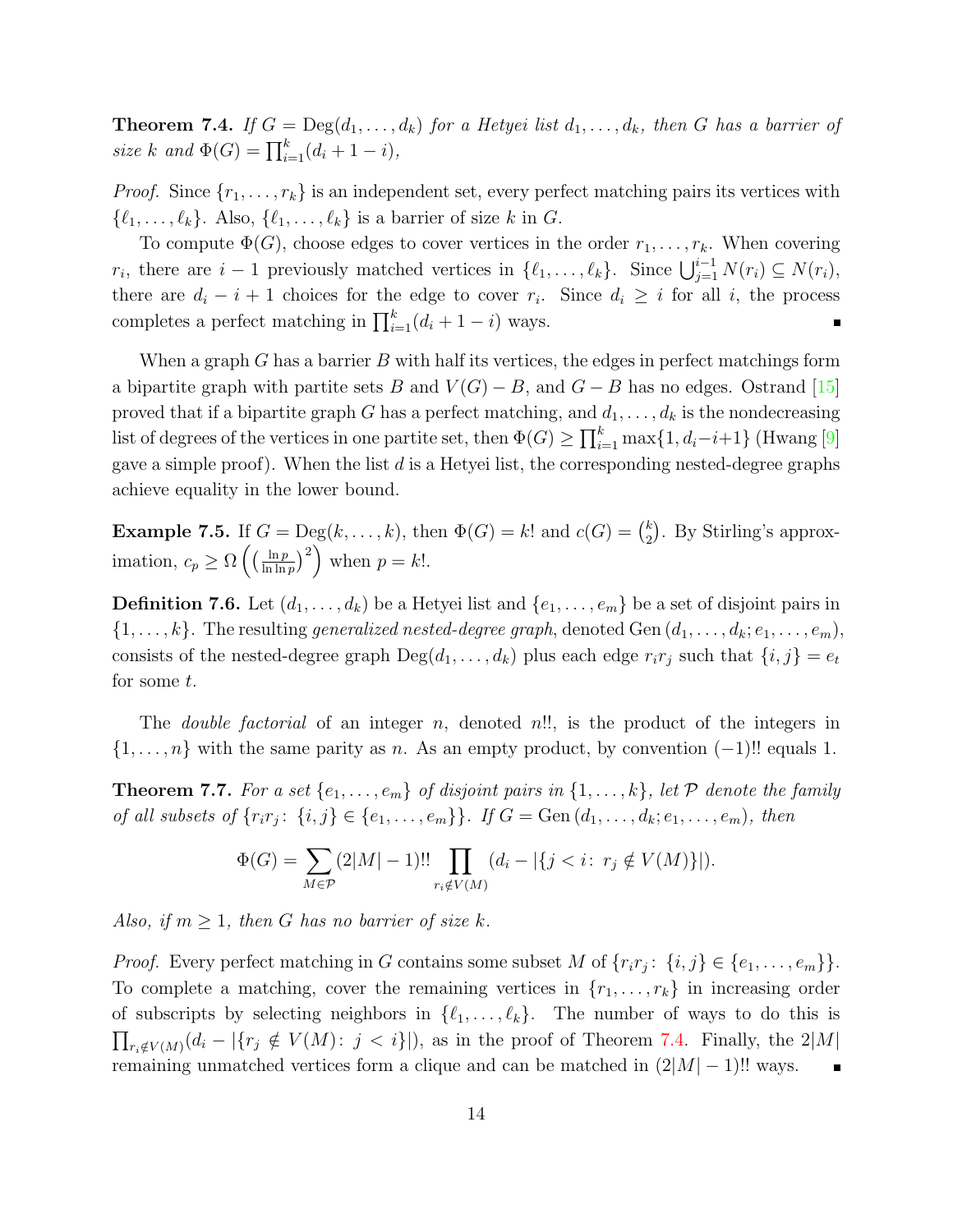Theorem [7.4](#page-13-0) is the special case of Theorem [7.7](#page-13-1) for  $m = 0$ . When m is small, there are not many subsets of  $\{e_1, \ldots, e_m\}$ , and computing  $\Phi(G)$  is feasible.

<span id="page-14-2"></span>**Example 7.8.** When  $m = \binom{k}{2}$  $\binom{k}{2}$  and  $d_i = k$  for all i, the generalized nested-degree graph is  $K_{2k}$ , with  $(2k-1)!!$  perfect matchings. Thus  $c_{(2k-1)!!} \geq k^2 - k$ . This yields the lower bound  $c_p \geq \Omega \left( \left( \frac{\ln p}{\ln \ln p} \right) \right)$  $\left(\frac{\ln p}{\ln \ln p}\right)^2$  when  $p = (2m - 1)!!$  for some m.

Examples [7.5](#page-13-2) and [7.8](#page-14-2) provide our best asymptotic lower bounds but apply only for special values. The generalized nested-degree construction is our most efficient method for finding lower bounds when k and m are small In Section [9,](#page-14-1) we discuss the results of computer search over small cases of these constructions to find explicit lower bounds on  $c_p$  when p is small.

## <span id="page-14-0"></span>8 A Conjectured Upper Bound

Dudek and Schmitt conjectured that the complete graph  $K_{2t}$  is p-extremal for  $p = (2t-1)!!$ , giving  $c_p = t^2 - t$ . We generalize this to conjecture an upper bound for all p. First, a lemma provides motivation. In light of the proof, we call it the "Star-Removal Lemma".

<span id="page-14-3"></span>**Lemma 8.1.** If  $p, k, t \in \mathbb{N}$  satisfy  $k \leq 2t$  and  $p = k(2t - 1)!!$ , then  $c_p \geq t^2 - t + k - 1$ .

*Proof.* Let G be the graph obtained from  $K_{2t+2}$  by removing  $2t+1-k$  edges with a common endpoint x. The vertex x has k neighbors; after choosing one, the rest of the graph is isomorphic to  $K_{2t}$ . Thus  $\Phi(G) = k(2t-1)!!$ . The number of edges in G is  $\binom{2t+2}{2}$  $\binom{+2}{2} - (2t+1-k),$ which equals  $\frac{(2t+2)^2}{4} + t^2 - t + k - 1$ . Hence  $c_p \geq t^2 - t + k - 1$ .

To reduce the number of perfect matchings from  $(2t + 1)!!$  to  $k(2t - 1)!!$ , only  $2t - 1 - k$ edges were removed; with each edge deleted,  $(2t-1)!!$  perfect matchings were lost. This seems to be the most edge-efficient way to remove perfect matchings, which suggests a conjecture.

<span id="page-14-4"></span>Conjecture 8.2. For  $p \in \mathbb{N}$ , if integers k and t are defined uniquely by  $k(2t-1)!! \leq p <$  $(k+1)(2t-1)!!$  with  $k \leq 2t$ , then  $c_p \leq C_p$ , where  $C_p = t^2 - t + k - 1$ .

The conjecture matches the lower bound in Lemma [8.1](#page-14-3) when  $p = k(2t - 1)!!$ . It also matches the value of  $c_p$  for  $p \leq 6$  as computed in [\[5\]](#page-21-0). In Section [9,](#page-14-1) we verify that  $C_p$  also equals  $c_p$  for  $7 \le p \le 10$ , and we give empirical evidence that the bound holds for all p.

## <span id="page-14-1"></span>9 Exact Values for Small p

To confirm the values of  $c_p$  for  $p \leq 6$ , we used McKay's geng program [\[12,](#page-21-13) [13\]](#page-21-14) to generate all graphs on 10 vertices. We checked that none of these graphs have exactly  $p$  perfect matchings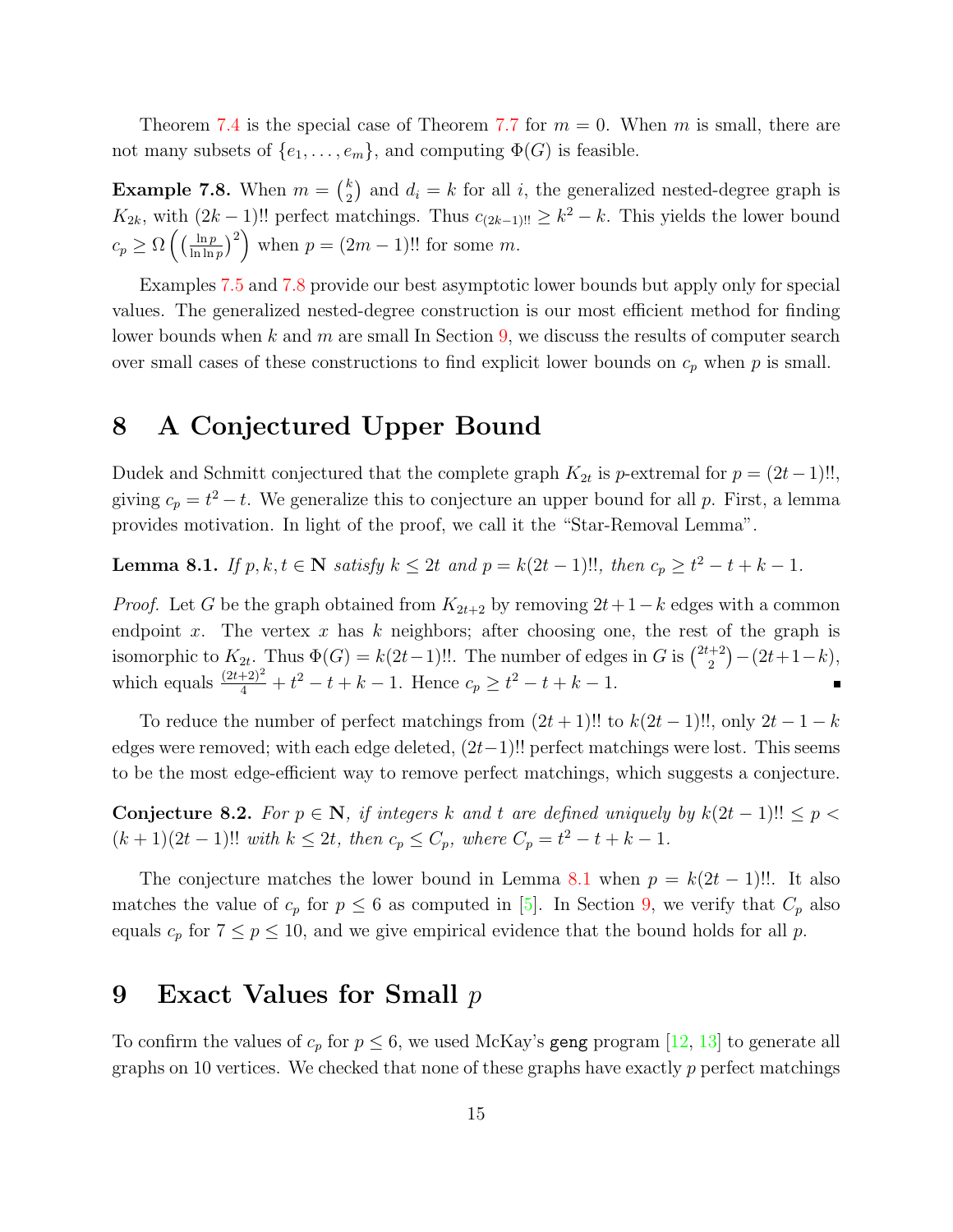while achieving larger excess. This yields a proof, since  $N_p \leq 10$  for  $p \leq 6$  and the smallest graph in  $\mathcal{F}_p$  has at most  $N_p$  vertices.

For  $p \le 10$ , we have  $N_p \le 12$ . Generating all graphs on 12 vertices presently is infeasible for us; instead, we use the following lemma.

<span id="page-15-2"></span>**Lemma 9.1** (Dudek–Schmitt [\[5,](#page-21-0) Lemma 2.4]). If  $p \ge 2$ , then  $c_p \le 1 + \max\{c_q : q < p\}$ ,

If we know all previous values of  $c_p$ , and we construct an *n*-vertex graph G with  $\Phi(G) = p$ and  $|E(G)| = \frac{n^2}{4} + C$ , where  $C = \max\{c_q : q < p\}$ , then we only need to check graphs with  $\frac{n^2}{4} + C + 1$  edges to see whether one has exactly p perfect matchings. Thus our proof of the next theorem is by computer search. It yields the values in Table [1.](#page-15-0)

<span id="page-15-0"></span>

| р              |   | 2 |   | 5 |             |        |                |   |    |  |  |
|----------------|---|---|---|---|-------------|--------|----------------|---|----|--|--|
| $c_p$          |   | റ | റ | 2 | 3           | 2<br>J | 2<br>U         |   |    |  |  |
| $n_p$          | റ |   |   |   |             |        |                |   |    |  |  |
| $\mathbf{v}_p$ |   |   |   |   | 10          |        | $\overline{2}$ | റ | 12 |  |  |
|                |   |   |   |   | Theorem 9.2 |        |                |   |    |  |  |

Table 1: Excess  $c_p$  (at  $n_p$ ), bound  $N_p$  on extremal chambers.

<span id="page-15-1"></span>**Theorem 9.2.**  $c_7 = 3$ ,  $c_8 = 3$ ,  $c_9 = 4$ , and  $c_{10} = 4$ .

Proof. Explicit constructions in Fig. [5](#page-16-0) give the lower bounds; we will subsequently describe how these constructions arise.

For the first two upper bounds, Lemma [9.1](#page-15-2) yields (a)  $c_7 \leq 4$  and (b) if  $c_7 = 3$ , then  $c_8 \leq 4$ . Thus to show  $c_7 = c_8 = 3$  it suffices to examine graphs with 12 vertices and  $\frac{12^2}{4} + 4$ edges. Using geng, we generated these and found none with exactly seven or eight perfect matchings, so  $c_7 = c_8 = 3$ .

By Lemma [9.1,](#page-15-2)  $c_9 \leq 4$ , and then similarly  $c_{10} \leq 5$ . To test equality, it suffices to study graphs with 12 vertices and  $\frac{12^2}{4} + 5$  edges. Using geng, we enumerated these and found no graph with exactly ten perfect matchings, so  $c_{10} \leq 4$ . É

For small  $p$ , the chambers in the  $p$ -extremal graphs are instances of the general constructions we have provided in earlier sections. Below we characterize all p-extremal graphs for  $p \leq 10$ . Fig. [5](#page-16-0) shows the smallest instances of the classes of graphs in these characterizations. The edge-colorings indicate the decomposition into chambers. Blue edges are extendable; when the subgraph of blue edges is connected, the graph is elementary. Red edges indicate the maximal barriers in chambers. Faint edges join these barriers to the spires over them when the graph is not elementary, in which case the factorization of  $p$  should be apparent; recall that  $\Phi(G)$  is the product of  $\Phi(H_i)$  when the chambers of G are  $H_0, \ldots, H_k$ .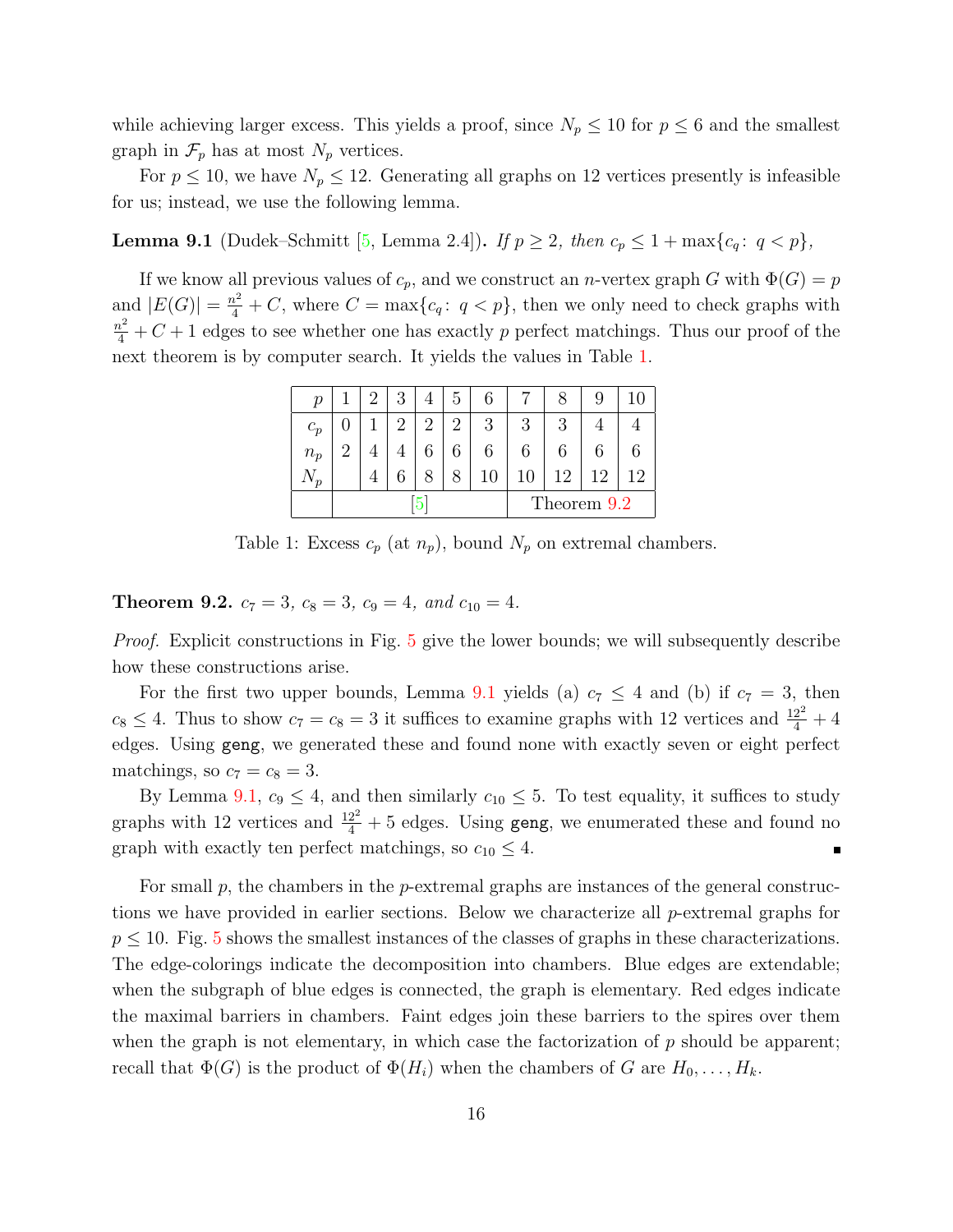

<span id="page-16-0"></span>Figure 5: The smallest p-extremal configurations, for  $2 \le p \le 10$ 

Hetyei characterized the 1-extremal graphs. Dudek and Schmitt determined  $c_p$  for  $p \leq 6$ but provided proof only for  $p \leq 4$  and characterized the extremal graphs only for  $p \leq 3$ . We restate these characterizations in the language of the Cathedral Theorem. The "top" of a spire is the chamber last in the list of chambers describing the cathedral decomposition; it is at the other end from the foundation. When G is edge-transitive,  $G^-$  denotes the graph obtained by deleting one edge from G.

**Theorem 9.3** (Hetyei). For even n with  $n \geq 2$ , the unique 1-extremal graph has  $\frac{n^2}{4}$  $rac{v^2}{4}$  edges and is a spire whose chambers all equal  $K_2$ .

**Theorem 9.4** ([\[5\]](#page-21-0)). For even n with  $n \geq 4$ , the 2-extremal graphs have  $\frac{n^2}{4} + 1$  edges and are spires whose chambers are  $(n-4)/2$  copies of  $K_2$  and one copy of  $K_4^-$ , taken in any order.

**Theorem 9.5** ([\[5\]](#page-21-0)). For even n with  $n \geq 4$ , the unique 3-extremal graph has  $\frac{n^2}{4} + 2$  edges and is a spire whose chambers are  $(n-4)/2$  copies of  $K_2$  and one copy of  $K_4$  at the top.

Note that  $K_2$  and  $K_4^-$  have a barrier containing half of the vertices, while  $K_4$  does not; hence the chambers for  $p = 2$  appear in any order, while  $K_4$  is at the top when  $p = 3$ .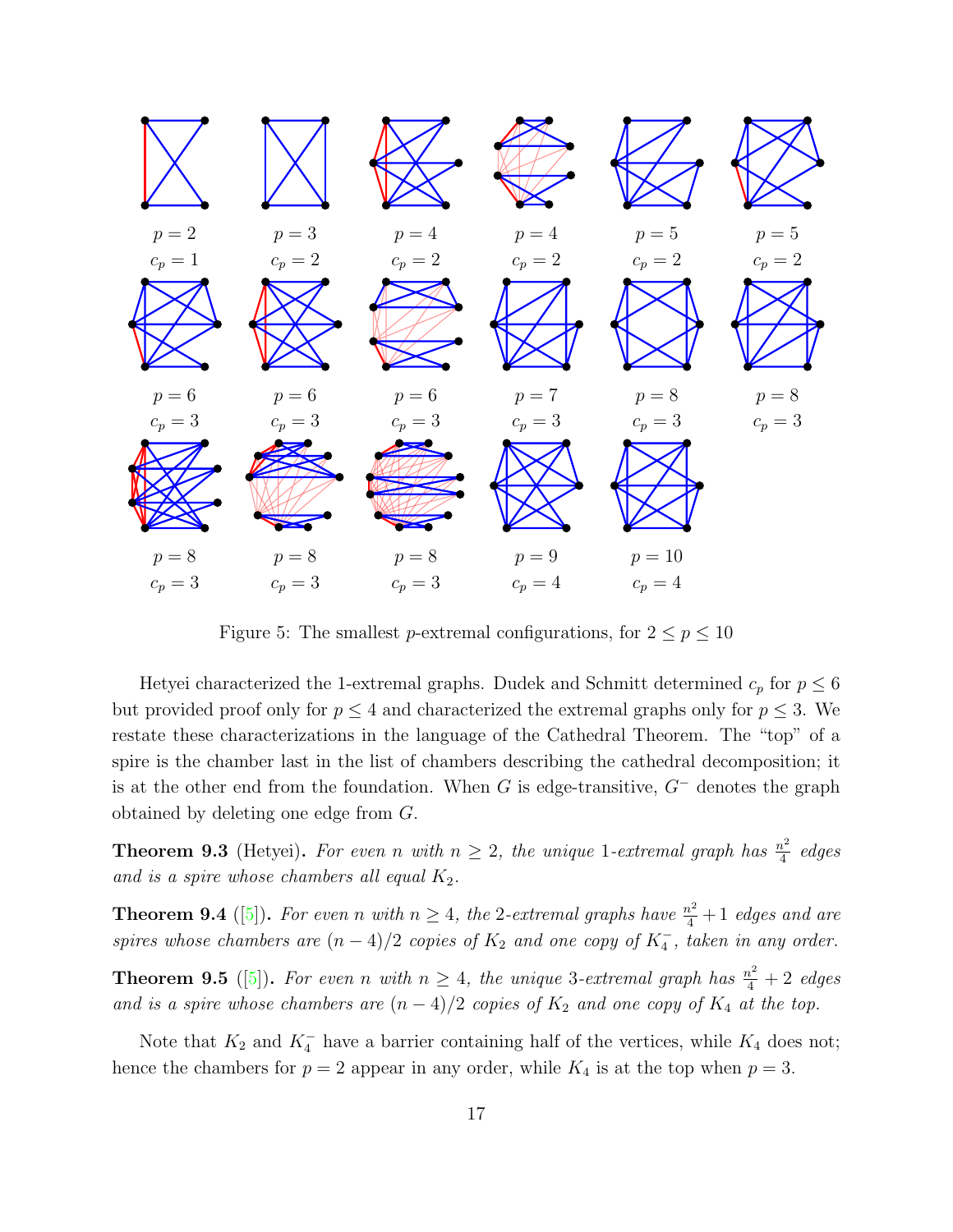The characterizations of the *p*-extremal graphs for  $4 \leq p \leq 10$  all use the same method and involve the computer search used to prove Theorem [9.2.](#page-15-1) Instead of repeating the observations for each proof, we outline them here and just state the resulting characterizations.

**Outline of Characterization Proofs.** A *p*-extremal graph  $G$  is a spire of chambers  $H_0, \ldots, H_k$  (Lemma [4.2\)](#page-6-2), and  $c(G) \leq \sum_i c(H_i)$  (Lemma [4.4\)](#page-7-0). The number of perfect matchings in G equals  $\prod_i \Phi(H_i)$  (Lemma [3.2\)](#page-4-1). Hence to know the p-extremal graphs it suffices to know the  $p_j$ -extremal chambers for all  $p_j$  that are factors of p and compare the numbers of edges in the spires corresponding to factorizations of p.

The chambers in spires are elementary graphs. Every p-extremal elementary graph has at most  $N_p$  vertices, where  $N_p$  is the largest even number bounded by  $3 + \sqrt{16p - 8c_p - 23}$ (Corollary [5.8\)](#page-10-1). A p-extremal elementary graph with fewer than  $N_p$  vertices extends to a p-extremal graph with  $N_p$  vertices by Hetyei-extension (repeatedly adding  $K_2$  as a chamber at the beginning of the spire), so the p-extremal chambers are found within the graphs on  $N_p$  vertices. The q-extremal chambers for  $q < p$  are already known from previous searches.

When searching graphs with  $N_p$  vertices for p-extremal chambers, we limit the search to specific numbers of edges. A *p*-extremal graph with  $N_p$  vertices has  $\frac{1}{4}N_p^2 + c_p$  edges. By Lemma [9.1,](#page-15-2)  $c_p \leq C+1$ , where  $C = \max_{q \leq p} c_q$ . Hence we begin by searching graphs with  $N_p$ vertices and excess  $C + 1$ , looking for those having exactly p perfect matchings. The search moves to excess C if none are found with excess  $C + 1$ . In the results for  $p \le 10$ , graphs with  $N_p$  vertices and p perfect matchings were always found having excess C or  $C + 1$ , so there was no need to search further.

At this point the  $q$ -extremal chambers are known for all factors  $q$  of  $p$ , and hence the complete description of  $p$ -extremal graphs can be given. The chambers in a  $p$ -extremal spire are  $q_i$ -extremal elementary graphs, where  $\prod q_i = p$ . However, a spire with  $q_i$ -extremal chambers may have too few edges to be  $\prod q_i$ -extremal (for example, the spire with chambers  $K_4$  and  $K_4$  has nine perfect matchings but is not 9-extremal).

The order of chambers in a spire does not affect the number of perfect matchings, but it does affect the number of edges. To have the most edges, the chambers must be listed in decreasing order of the fractions of their vertices occupied by their largest barrier (Lemma [4.3\)](#page-7-1). Spires for which these fractions are equal (such as  $K_2$  and  $K_4^-$  having barriers with half their vertices) may be listed in any order.

See Fig. [5](#page-16-0) for the smallest instances of the classes of graphs in these characterizations.

**Theorem 9.6.** For even n with  $n \geq 6$ , the 4-extremal graphs have  $\frac{n^2}{4} + 2$  edges and are spires whose chambers are

a)  $\frac{n-6}{2}$  copies of  $K_2$  and one copy of  $B(4)$  in any order, or

b)  $\frac{n-8}{2}$  copies of  $K_2$  and two copies of  $K_4^-$  in any order.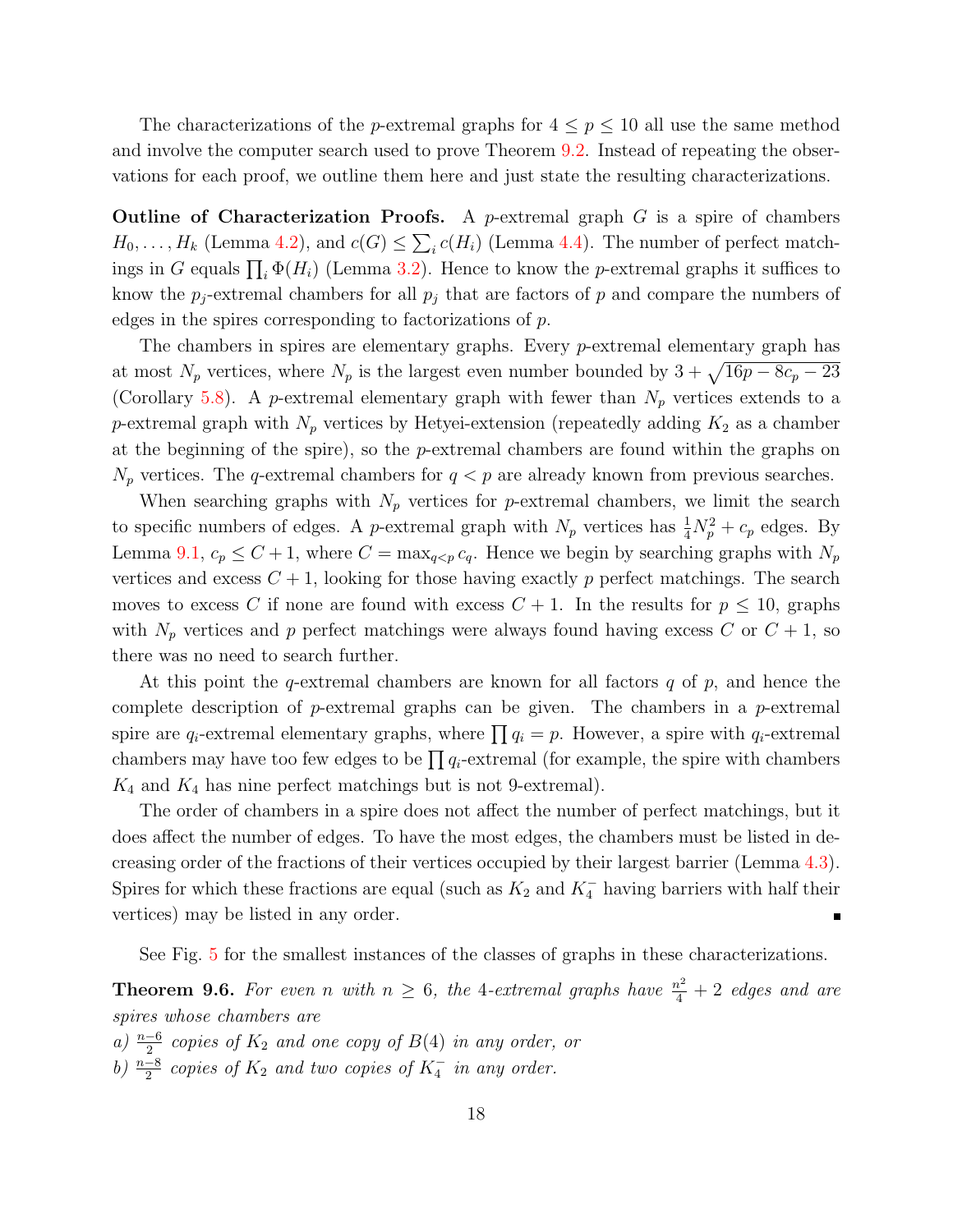**Theorem 9.7.** For even n with  $n \geq 6$ , the 5-extremal graphs have  $\frac{n^2}{4} + 2$  edges and are spires whose chambers are  $\frac{n-6}{2}$  copies of  $K_2$  plus one 6-vertex graph at the top that is Gen  $(2, 2, 3; {1, 2})$  or Gen  $(2, 3, 3; {2, 3})$ ) –  $\ell_2r_2$ .

**Theorem 9.8.** For even n with  $n \geq 6$ , the 6-extremal graphs have  $\frac{n^2}{4} + 3$  edges and are spires whose chambers are

a)  $\frac{n-6}{2}$  copies of  $K_2$  and one copy of Gen  $(2, 3, 3; \{2, 3\})$  at the top,

b)  $\frac{n-6}{2}$  copies of  $K_2$  and one copy of Deg(3,3,3) in any order, or

c)  $\frac{n-8}{2}$  copies of  $K_2$  and one copy of  $K_4^-$  in any order, plus one copy of  $K_4$  at the top.

**Theorem 9.9.** For even n with  $n \geq 6$ , the unique 7-extremal graph has  $\frac{n^2}{4} + 3$  edges and is a spire whose chambers are  $\frac{n-6}{2}$  copies of  $K_2$  and one Gen  $(2, 2, 3; \{1, 2\}, \{1, 3\})$  at the top.

**Theorem 9.10.** For even n with  $n \geq 6$ , the 8-extremal graphs have  $\frac{n^2}{4} + 3$  edges and are spires whose chambers are a)  $\frac{n-6}{2}$  copies of  $K_2$ , plus one copy of  $\overline{3K_2}$  at the top,

b)  $\frac{n-6}{2}$  copies of  $K_2$ , plus one copy of Gen  $(1, 3, 3; \{1, 2\}, \{1, 3\}, \{2, 3\})$  at the top,

c)  $\frac{n-8}{2}$  copies of  $K_2$  and one copy of  $B(8)$  in any order,

d)  $\frac{n-10}{2}$  copies of  $K_2$ , one copy of  $K_4^-$ , and one copy of  $B(8)$  in any order, or

e)  $\frac{n-12}{2}$  copies of  $K_2$  and three copies of  $K_4^-$  in any order.

**Theorem 9.11.** For even n with  $n \geq 6$ , the unique 9-extremal graph has  $\frac{n^2}{4} + 4$  edges and is a spire whose chambers are  $\frac{n-6}{2}$  copies of  $K_2$  and one Gen  $(3, 3, 3; \{2, 3\})$  at the top.

**Theorem 9.12.** For even n with  $n \geq 6$ , the unique 10-extremal graph has  $\frac{n^2}{4} + 4$  edges and is a spire whose chambers are  $\frac{n-6}{2}$  copies of  $K_2$  and one Gen  $(2, 3, 3; \{1, 2\}, \{1, 3\})$  at the top.

Moving beyond  $p = 11$ , note that  $N_{11} = 14$ . Unfortunately, the number of graphs with 14 vertices and suitable number of edges is beyond the capacity of our computer resources to determine  $c_{11}$  by this method.

In Figure [6,](#page-19-0) we present the lower bounds on  $c_p$  found by searching all graphs of order 10 to find chambers and forming spires from these chambers and chambers arising from the generalized nested degree construction on 12, 14, and 16 vertices with  $k \in \{5,6,7,8\}$  and  $m \in \{4, 3, 2, 1\}$ . The upper line is the conjectured upper bound  $C_p$  from Conjecture [8.2,](#page-14-4) defined as  $t^2 - t + k - 1$ , where t and k are determined by  $k(2t - 1)!! \le p < (k + 1)(2t - 1)!!$ with  $k \leq 2t$ . As the plot shows, we have found no construction that violates the upper bound, and sometimes it equals the excess of the best construction found so far.

Using the structural theorems in this paper, a subsequent paper [\[17\]](#page-21-7) develops a method for searching all 1-extendable graphs with at most  $p$  perfect matchings and then adding edges to find dense elementary graphs. The 1-extendable graphs are built using graded ear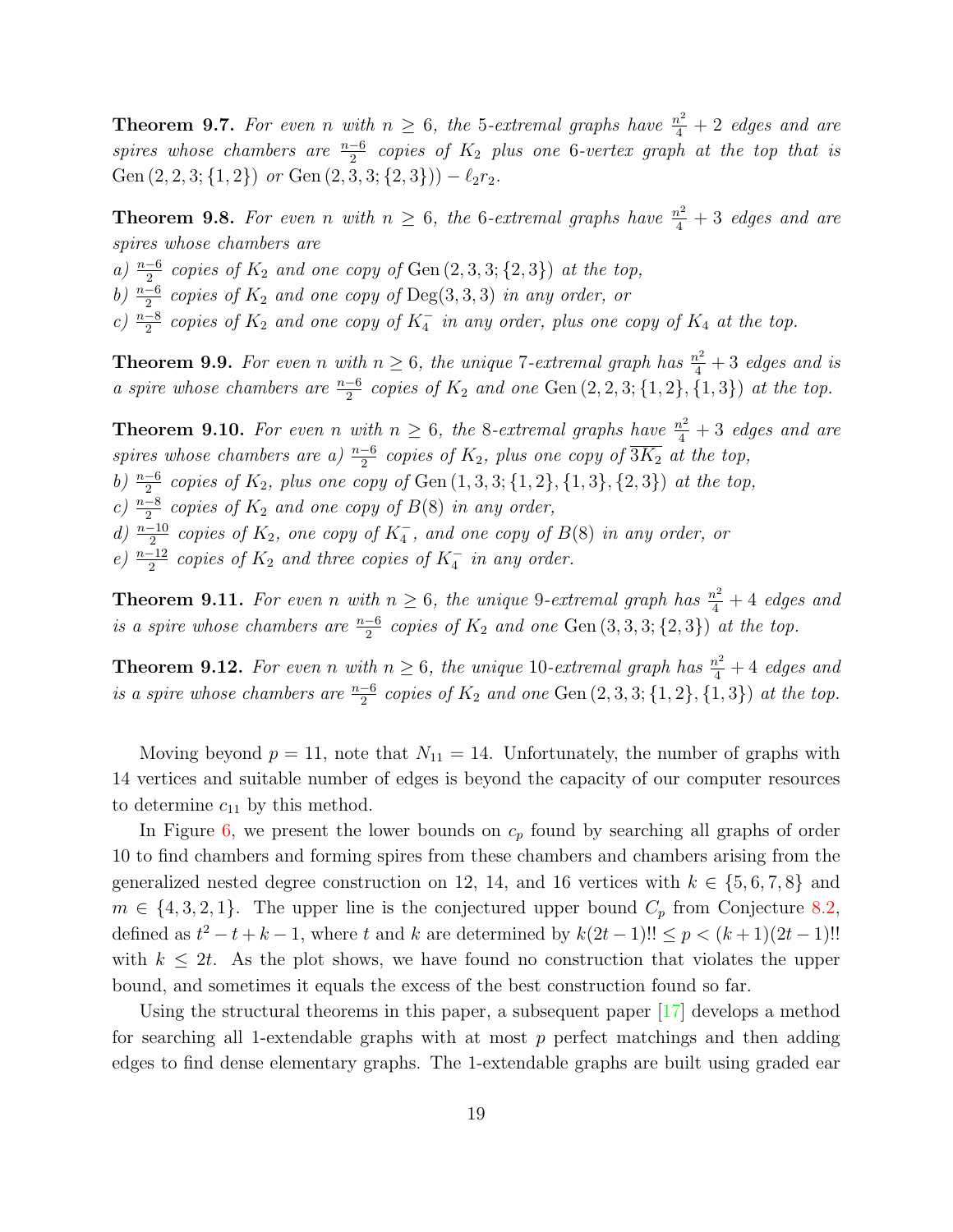

<span id="page-19-0"></span>Figure 6: Lower bounds on  $c_p$  and conjectured upper bound  $C_p$ .

decompositions. Since all 1-extendable graphs are explored, adding free edges generates all spires with at most p perfect matchings, thus determining  $c_p$ . This method produces the values of  $c_p$  for  $p \leq 27$  and provides the elementary graphs that attain the maximum excess. The resulting values of  $c_p$  appear in Table [2.](#page-19-1) The conjectured upper bound  $C_p$  is not always sharp; more surprising is that  $c_p$  is not monotone.

| $\boldsymbol{\eta}$ |        | 12             | 13 | 14            | 15 | 16 | 17             | 18 | 19 | 20 | 21 | 22            | 23 | 24 | 25        | 26 | 27 |
|---------------------|--------|----------------|----|---------------|----|----|----------------|----|----|----|----|---------------|----|----|-----------|----|----|
| $N_p$               | 14     | 14             | 14 | 16            | 16 | 16 | 16             | 18 | 18 | 18 | 18 | 20            | 20 | 20 | <b>20</b> | 20 | 22 |
|                     | 4      | $\sigma$       | 5  | $\mathcal{C}$ | 6  | 6  | 6              | 6  | 6  | 6  | 6  | $\mathfrak b$ | b  | 6  | O         |    |    |
| $c_p$               | 2<br>◡ | $\overline{5}$ | 3  | 4             | 6  | 4  | $\overline{4}$ | 5  | 4  | 5  | 5  | 5             | 5  | 6  | 5         | 5  | 6  |
| $n_{p}$             |        |                |    | 8             | 6  |    | 8              | 8  |    |    |    |               | 8  | 8  |           |    |    |

<span id="page-19-1"></span>Table 2: New values of  $N_p$ ,  $C_p$ ,  $c_p$ , and  $n_p$ .

The method we used to determine the graphs in  $\mathcal{F}_p$  for  $p \leq 10$  is feasible only for small p. Several natural questions arise from these computational results. The data suggest that there is always at least one p-extremal graph whose subgraph of extendable edges is connected. If this is true, then it could help to guide searches, since when  $n \geq n_p$  some p-extremal graph would have a chamber other than  $K_2$  only at the top (this must happen when p is prime).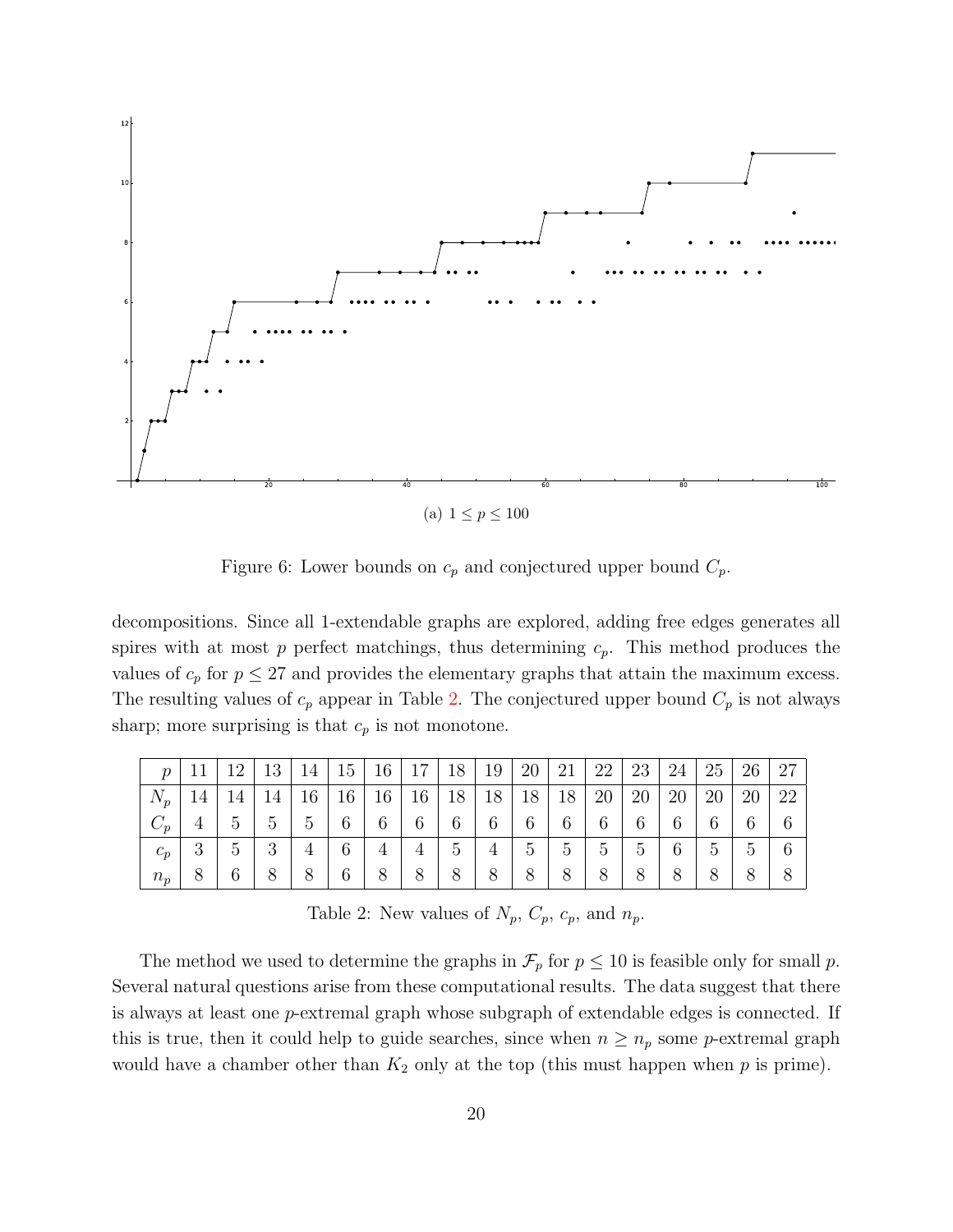#### **Conjecture 9.13.** For  $p \in \mathbb{N}$ , there exist a p-extremal graph that is an elementary graph.

For p-extremal spires that consist of copies of  $K_2$  and one p-extremal chamber, the value of  $c_p$  may be small. The examples we have of  $c_p < c_{p-1}$  occur when p is a power of a prime, at  $p \in \{11, 13, 16, 19, 25\}$ . With greater variety of factorizations available, there are more ways to form spires with exactly p perfect matchings and hence more ways for  $c_p$  to be large. The data suggest the following.

#### Conjecture 9.14. For  $p \in \mathbb{N}$ , always  $c_p \ge \max\{\sum c_i\{p_i\}: \prod p_i = p\}.$

A different conjecture is suggested by consider the values of  $c_q$  after  $c_p$ . Let  $m_p =$  $\min\{c_q: q \geq p\}$ ; how does this sequence behave? We know only that  $m_p \geq 1$ , by Theo-rem [2.3.](#page-3-2) However, if there are finitely many Fermat primes (primes of the form  $2^k + 1$ , see [\[8\]](#page-21-15)), then  $m_p \geq 2$  for sufficiently large p, by Corollary [7.2.](#page-12-1) This is too difficult a task for such a small payoff, especially since a much stronger statement seems likely.

Conjecture 9.15.  $\lim_{p\to\infty}m_p=\infty$ .

Figure [6](#page-19-0) provides strong support for this conjecture. If it holds, then what is the asymptotic behavior of  $m_p$ ? Is it  $\Omega\left(\frac{\ln p}{\ln \ln p}\right)$  $\frac{\ln p}{\ln \ln p}$  $\bigg)^2$ , matching the conjectured upper bound? Or, is it smaller, such as  $\Omega(\log_2 p)$ , the current lower bound when p is a power of 2?

Finally, it would be interesting to characterize  $\mathcal{F}_p$  or at least compute  $c_p$  for some infinite family of values of p.

## Acknowledgements

The authors thank Garth Isaak for suggesting the extension to odd  $n$ .

#### References

- <span id="page-20-1"></span>[1] N. Alon and S. Friedland, The maximum number of perfect matchings in graphs with a given degree sequence. Electron. J. Combin. 15 (2008), Paper N13, 2 pp.
- <span id="page-20-0"></span>[2] L. M. Brègman, Some properties of nonnegative matrices and their permanents, Soviet Math. Dokl. 14 (1973), 945–949.
- [3] B. Cuckler and J. Kahn, Entropy bounds for perfect matchings and Hamiltonian cycles, to appear.
- <span id="page-20-2"></span>[4] J. Cutler and A. J. Radcliffe, An entropy proof of the Kahn–Lovász Theorem. Electron. J. Combin. 18(1) (2011), Paper P10, 9 pp.